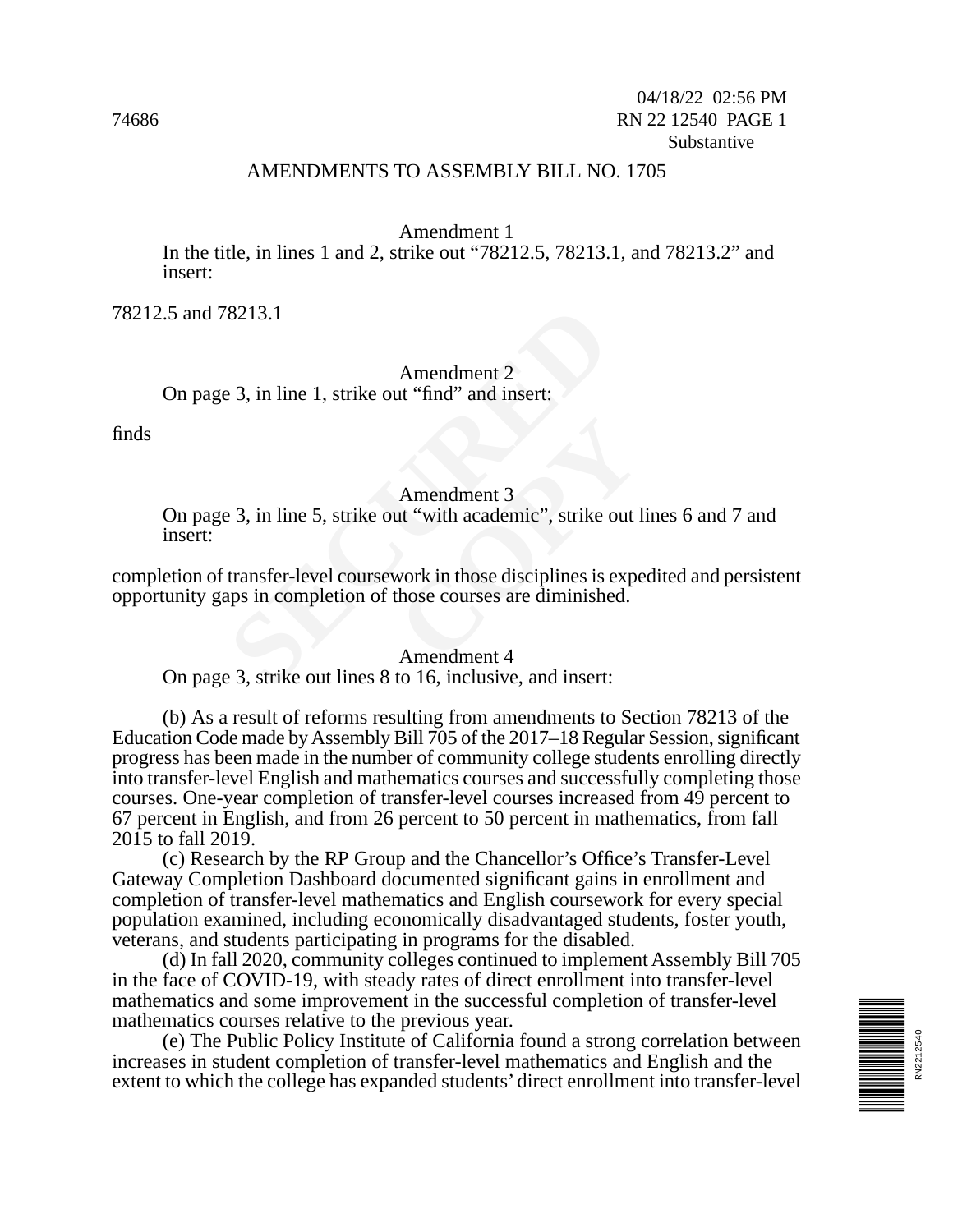courses. They wrote, "it is an important finding that a single variable, within the direct control of colleges, is associated so strongly with improvements in completion."

(f) Assembly Bill 705's reforms made great strides in addressing longstanding racial inequity in both access to, and completion of, transfer-level mathematics and English. Black and Latinx students achieved the largest gains in completion of transfer-level courses in fall 2019 relative to fall 2015 and surpassed the fall 2015 rates of transfer-level completion for White students. Still, equity gaps remain in direct transfer-level enrollment and completion.

enrollment and completion.<br>
Ill 2021, the Chancellor's Office of the Californi<br>
dents are much less likely to complete transfer-lourses within a one-year time<br>
frame when local<br>
rrage, or allow those students to enroll in (g) In fall 2021, the Chancellor's Office of the California Community Colleges found that students are much less likely to complete transfer-level English and mathematics courses within a one-year timeframe when local placement practices require, encourage, or allow those students to enroll in pretransfer-level coursework.

(h) Implementation is uneven and some colleges increased pretransfer-level offerings in fall 2020.

 $(i)$  In fall 2020 at one in five colleges, a third or more of students were enrolled in pretransfer-level mathematics.

(j) Research in California and Florida shows that even when pretransfer-level courses are optional, Black and Latinx students are more likely than their White or Asian peers to end up enrolling in pretransfer-level courses.

r and some coneges mereased colleges, a third or more of students are more of students are more likely the pretransfer-level courses.<br>The pretransfer-level courses and expedite complements are consistent with the Calf redu (k) Efforts to reform placement practices and expedite completion of transfer-level English and mathematics requirements are consistent with the California Community Colleges Vision for Success goal of reducing the units to earn a degree, time to completion or transfer, and cost of college.

#### Amendment 5

On page 3, in line 20, strike out "78213, 78213.1, and 78213.2," and insert:

78213 and 78213.1,

Amendment 6 On page 3, in line 24, strike out "in" and insert:

who plan to pursue a

Amendment 7 On page 3, in line 25, strike out "programs" and insert:

program

Amendment 8 On page 3, in line 26, strike out "will" and insert:

shall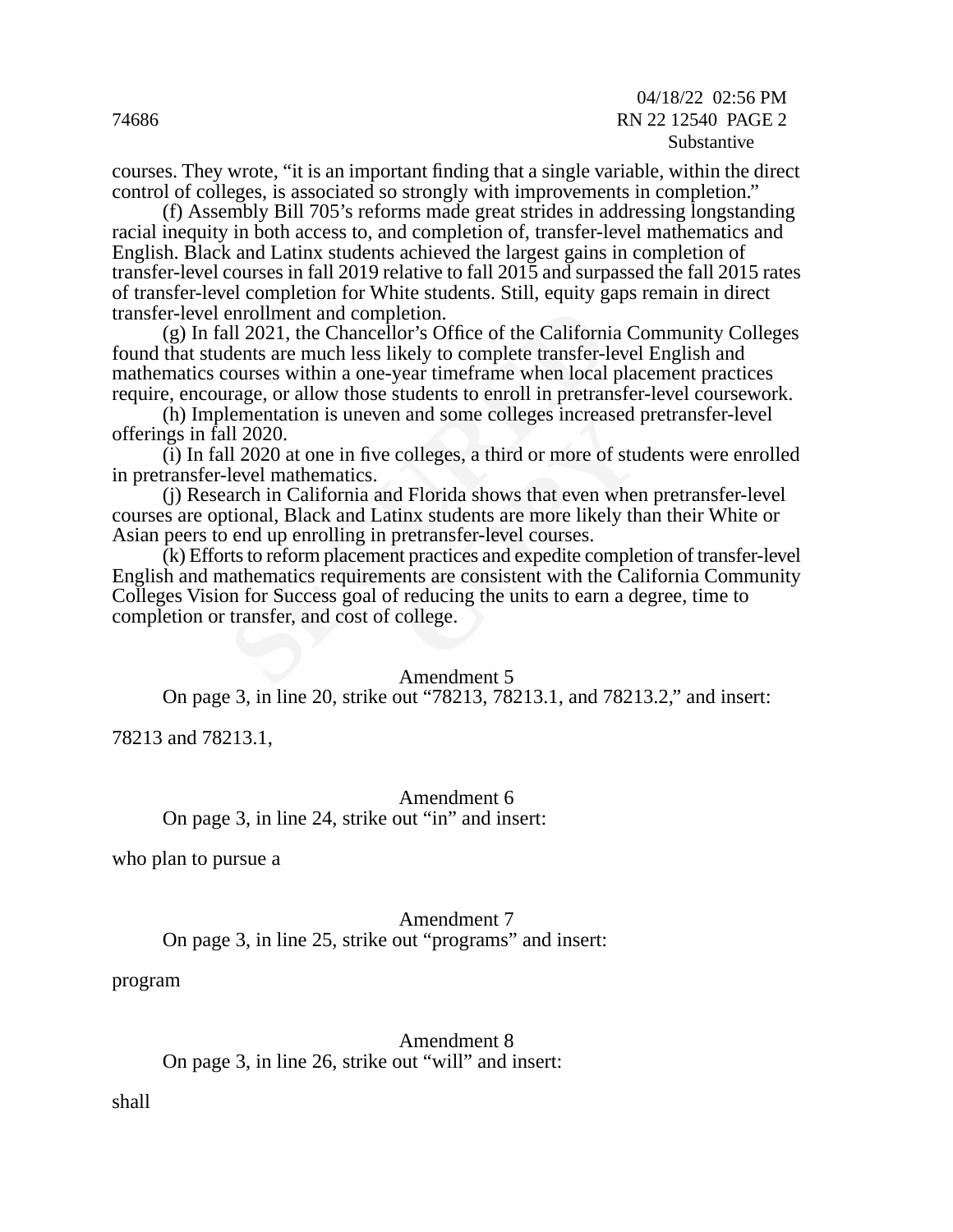## Amendment 9 On page 3, in line 26, strike out "into and enrolled in" and insert:

into, and, when beginning coursework in English or mathematics, shall be enrolled in,

#### Amendment 10

On page 3, in line 27, strike out "those courses meet the written", strike out lines 28 to 32, inclusive, and insert:

their program requires mathematics or English.

#### Amendment 11

On page 3, strike out lines 33 to 35, inclusive, on page 4, strike out lines 1 to 3, inclusive, and insert:

Amendment 10<br>
2.3, in line 27, strike out "those courses meet the v.<br>
2., inclusive, and insert:<br>
requires mathematics or English.<br>
Amendment 11<br>
2.3, strike out lines 33 to 35, inclusive, on page 4<br>
e, and insert:<br>
fornia Amendment 11<br>
<sup>3</sup> to 35, inclusive, on page 4, stra<br>
<br>
Ileges shall place and enroll stra<br>
sh coursework that satisfies a r<br>
ociate degree or a requirement<br>
<br>
Pe University and University of<br>
requisites, both of the follow (b) California community colleges shall place and enroll students into transfer-level mathematics or English coursework that satisfies a requirement of the student's intended certificate or associate degree or a requirement for transfer within their intended major.

(c) When the California State University and University of California systems require mathematics or English prerequisites, both of the following apply:

(1) Community colleges retain the authority to determine the methods of fulfilling the prerequisite, whether it be through high school coursework, completion of corequisite coursework or concurrent support activity, credit by examination, credit for prior learning, or multiple measures placement into, or completion of, a course with the same or higher prerequisite.

(2) The California State University shall, and the University of California is requested to, work collaboratively with the California Community Colleges to maintain articulation of courses successfully completed at the California Community Colleges.

Amendment 12 On page 4, in line 4, strike out "(c)" and insert:

(d)

Amendment 13 On page 4, strike out lines 9 to 13, inclusive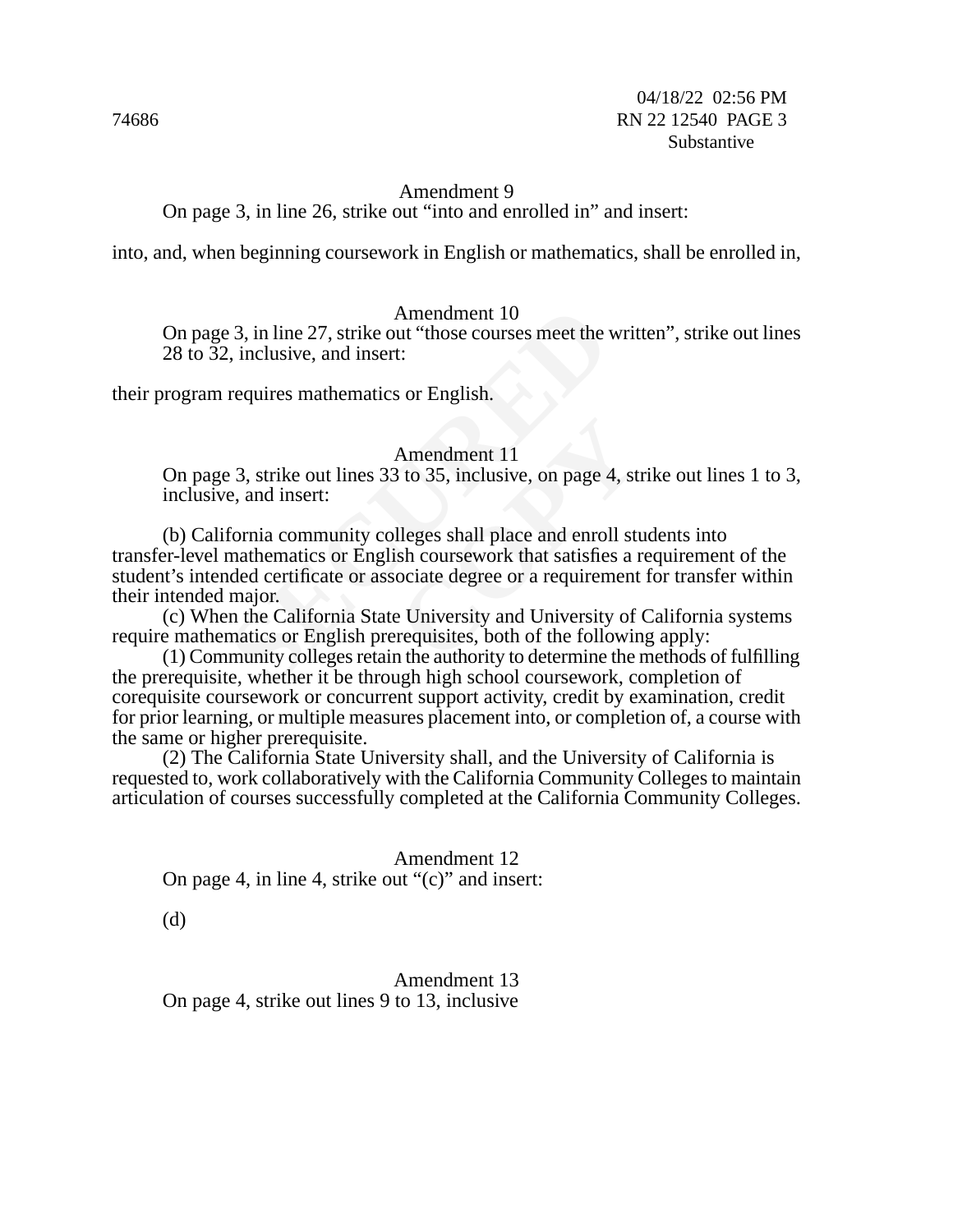## Amendment 14 On page 4, in line 25, strike out "approve" and insert:

consider for approval

Amendment 15

On page 4, between lines 26 and 27, insert:

Amendment 15<br>
Amendment 15<br>
essment instruments shall meet established stand<br>
Amendment 16<br>
E 4, in line 27, strike out "(1)" and insert:<br>
Amendment 17<br>
E 4, in line 30, strike out "(2)" and insert: (1) Assessment instruments shall meet established standards of validity and reliability.

Amendment 16 On page 4, in line 27, strike out "(1)" and insert:

(2)

Amendment 16<br>
out "(1)" and insert:<br>
Amendment 17<br>
out "(2)" and insert: Amendment 17 On page 4, in line 30, strike out "(2)" and insert:

(3)

Amendment 18 On page 4, in line 32, strike out "(3)" and insert:

(4)

Amendment 19 On page 4, in line 38, strike out "(A)"

#### Amendment 20

On page 5, in line 1, strike out "timeframe, and use, in the placement and", strike out lines 2 and 3 and insert:

timeframe of their initial attempt in the discipline, and for a student with a declared academic goal, that the transfer-level coursework satisfies a requirement of the intended certificate or associate degree, or a requirement for transfer within the intended major, within a one-year timeframe of their initial attempt in the discipline.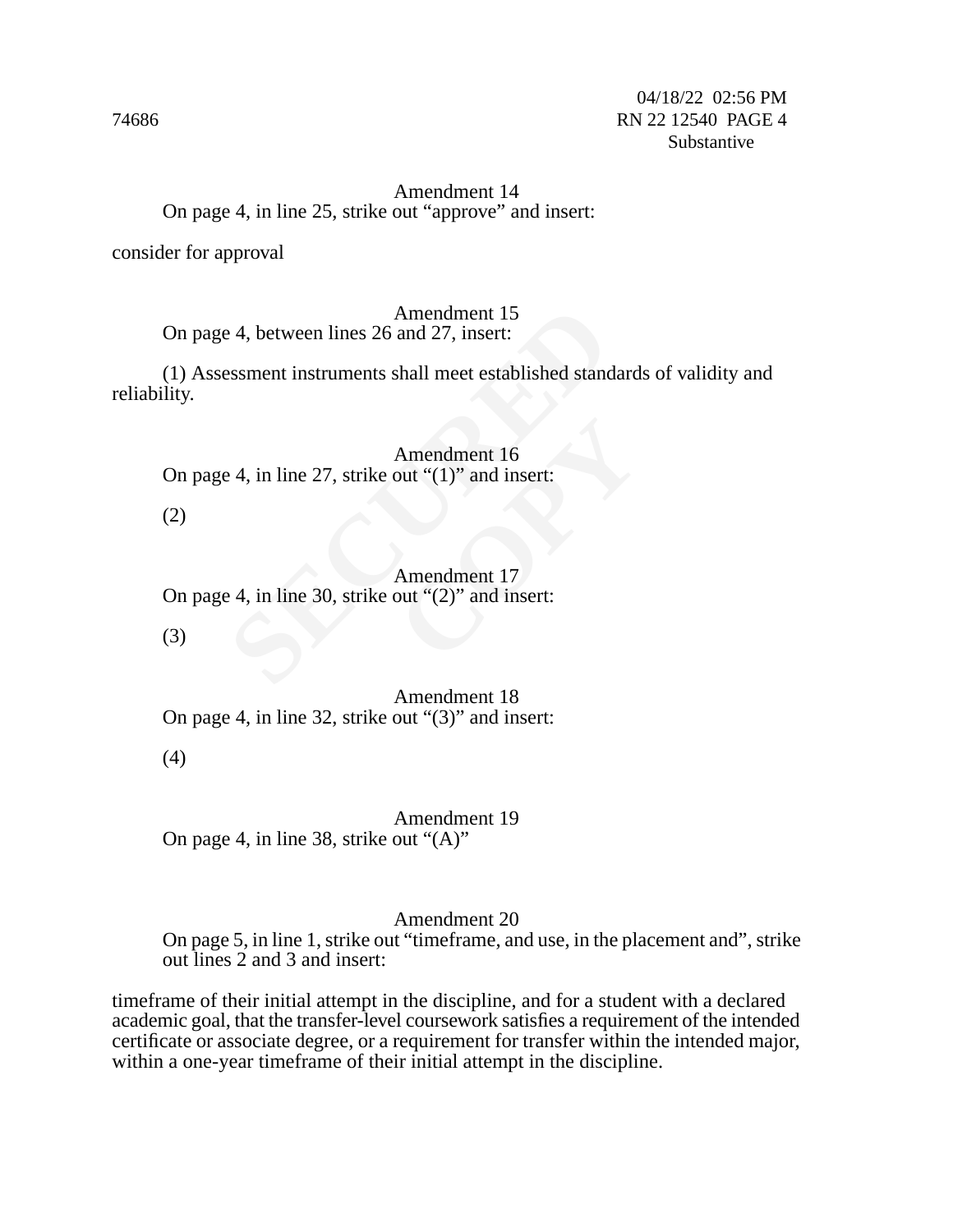(2) Community colleges shall use, in the placement and enrollment of students into English and mathematics courses in order to achieve this goal, one or more of the following measures:

#### Amendment 21 On page 5, in line 4, strike out "(i)" and insert:

(A)

Amendment 22<br>
E 5, in line 5, strike out "(ii)" and insert:<br>
Amendment 23<br>
E 5, in line 6, strike out "(iii)" and insert:<br>
Amendment 24<br>
Amendment 24<br>
E 5, strike out lines 7 to 24, inclusive, and insert: Amendment 22 On page 5, in line 5, strike out "(ii)" and insert:

(B)

## Amendment 23

On page 5, in line 6, strike out "(iii)" and insert:

(C)

# Amendment 23<br>
ut "(ii)" and insert:<br>
ut "(iii)" and insert:<br>
Amendment 24<br>
to 24. inclusive, and insert: Amendment 24

On page 5, strike out lines 7 to 24, inclusive, and insert:

(3) When using multiple measures, colleges shall apply multiple measures in the placement and enrollment of all students in such a manner that all of the following occur:

Amendment 25 On page 5, in line 25, strike out "(i)" and insert:

(A)

Amendment 26 On page 5, in line 29, strike out "(ii)" and insert:

(B)

Amendment 27 On page 5, in line 31, strike out "(iii)" and insert:

(C)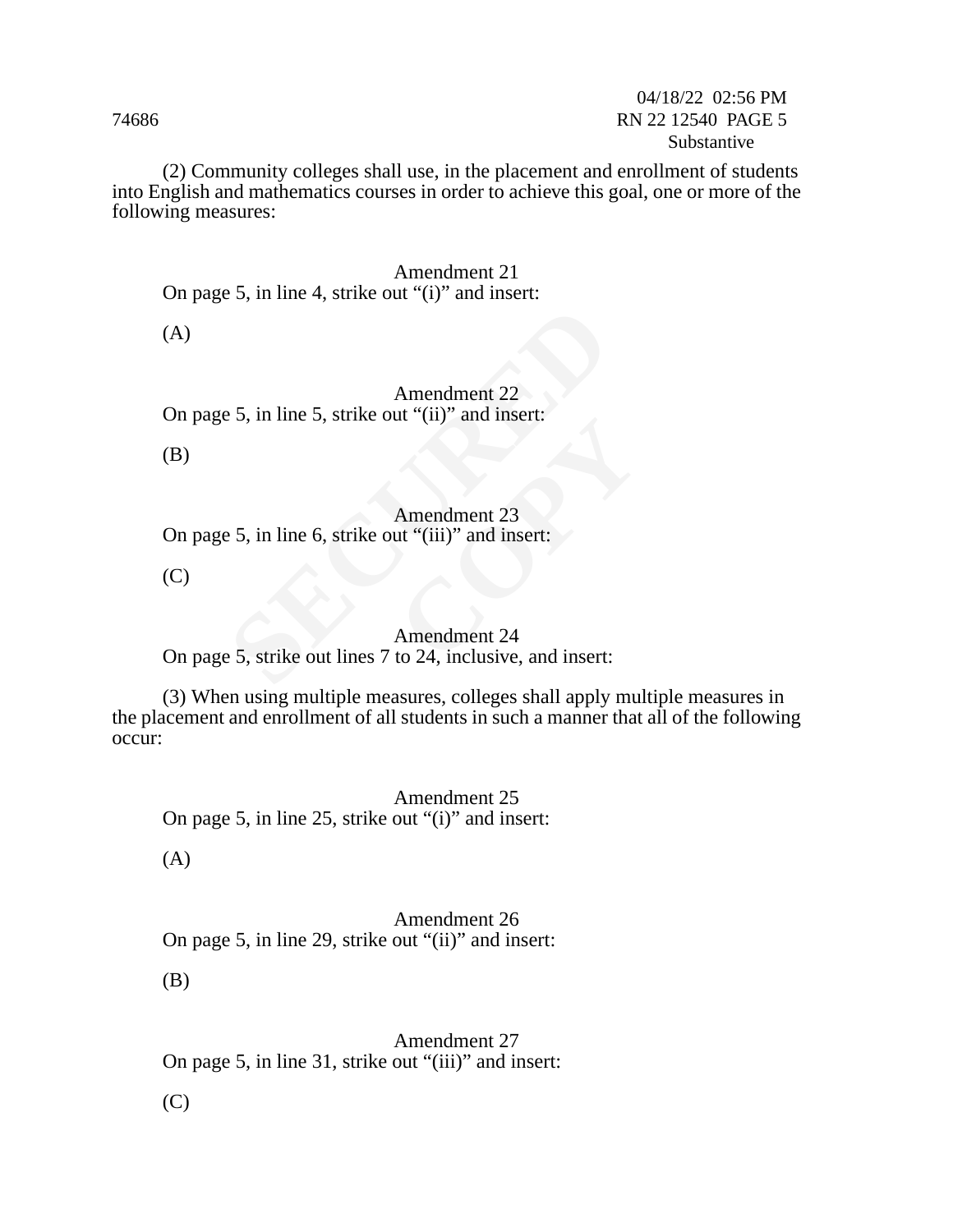Amendment 28 On page 5, between lines 32 and 33, insert:

(D) The multiple measures placement shall not require students to repeat coursework that they successfully completed in high school or college or for which they demonstrated competency through other methods of credit for prior learning.

(E) The multiple measures placement gives students access to a transfer-level course that will satisfy a requirement for the intended certificate or associate degree, or a requirement for transfer within the intended major.

(4) For the purposes of this subdivision, using high school grade point average as a composite of student performance over multiple years of high school coursework is a sufficient use of multiple evidence-based measures.

multiple measures placement gives students accell satisfy a requirement for the intended certificant for transfer within the intended major.<br>the purposes of this subdivision, using high schools of student performance over I use multiple evidence-based n<br>anguage (ESL) coursework. For<br>their placement should maxim<br>ransfer requirements in English<br>Amendment 29<br>out "(E) When high" and insert<br>a shall be used as the primary matics courses. When hig (5) Community colleges shall use multiple evidence-based measures for placing students into English-as-a-second-language (ESL) coursework. For those students placed into credit ESL coursework, their placement should maximize the probability that they will complete degree and transfer requirements in English within three years.

#### Amendment 29

On page 5, in line 34, strike out "(E) When high" and insert:

(6) High school transcript data shall be used as the primary means for determining placement in English and mathematics courses. When high

#### Amendment 30

On page 5, in line 37, strike out "information or guided placement, including self-placement", strike out line 38 and insert:

information.

(7) (A) For students who have not graduated from high school, or for high school graduates unable to provide self-reported high school information, community colleges may use guided placement or self-placement.

(B) The placement and enrollment resulting from the guided or self-placement method shall maximize the probability that students enter and complete transfer-level mathematics and English coursework that satisfies a requirement of the intended certificate or associate degree or a requirement for transfer within the intended major, within a one-year timeframe of their initial attempt in the discipline.

(C) A community college may use guided placement or self-placement to direct English language learners who are not United States high school graduates into credit ESL programs and shall maximize the probability that students in credit ESL programs enter and complete transfer-level English within a timeframe of three years.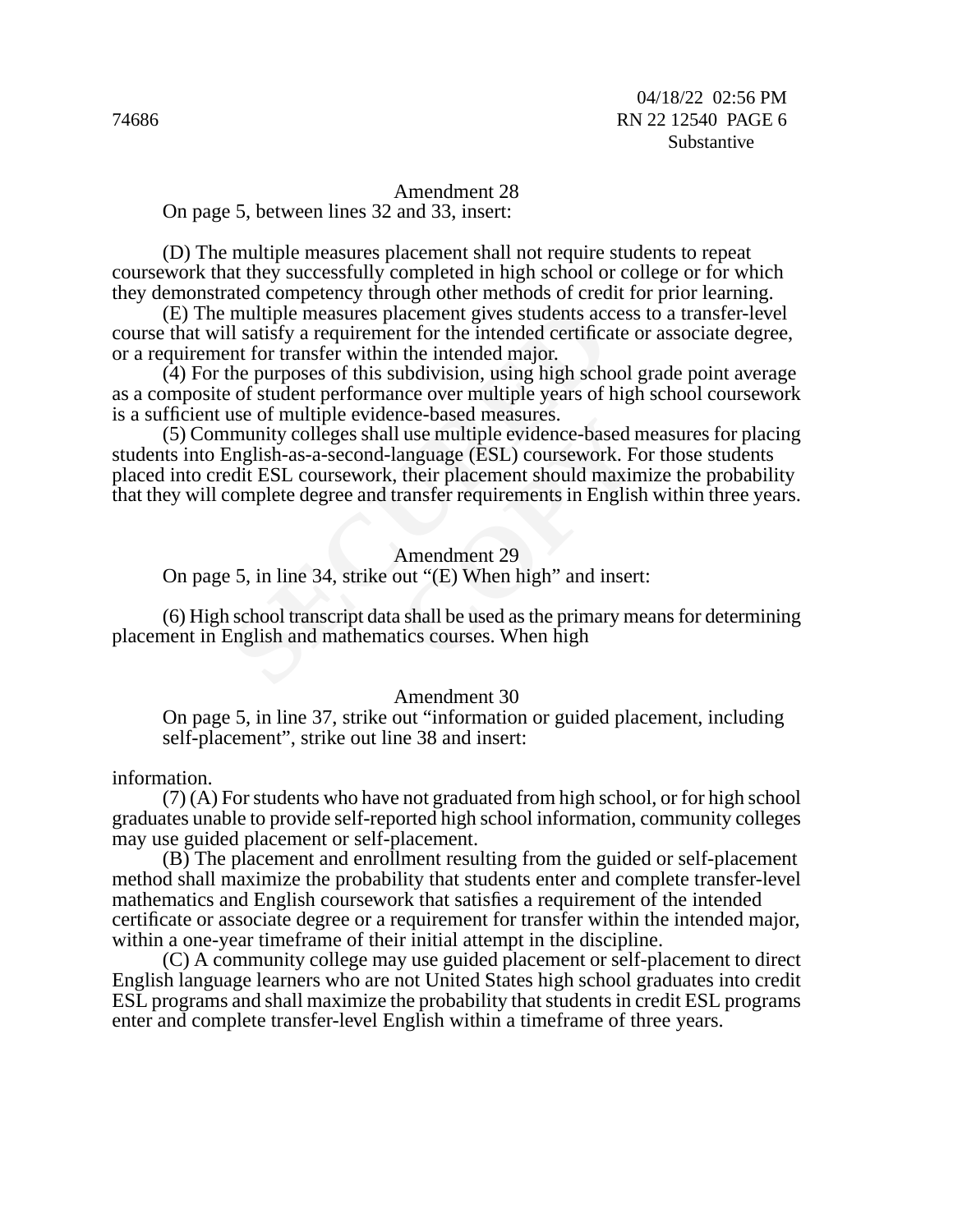Amendment 31 On page 5, in line 39, strike out "(F)" and insert:

(D)

Amendment 32 On page 6, in line 8, strike out "(G)" and insert:

(8)

Amendment 33 On page 6, in line 15, after "mathematics" insert:

that satisfies a requirement of the intended certificate or associate degree or a requirement for transfer within the intended major

Amendment 32<br>
E 6, in line 8, strike out "(G)" and insert:<br>
Amendment 33<br>
E 6, in line 15, after "mathematics" insert:<br>
requirement of the intended certificate or association transfer within the intended major<br>
Amendment 3 Amendment 33<br>
mathematics" insert:<br>
itended certificate or associate<br>
intended major<br>
Amendment 34<br>
), strike out "requirements that<br>
ogram's advisory board or accr Amendment 34 On page 6, in lines 19 and 20, strike out "requirements that are not" and insert:

requirements, as dictated by the program's advisory board or accrediting body, that cannot be

Amendment 35 On page 6, below line 24, insert:

(9) Programs without mathematics or English requirements are exempt from this subdivision.

Amendment 36 On page 7, in line 1, strike out "(2)" and insert:

(d)

Amendment 37 On page 7, in line 5, strike out "(A)" and insert:

(1)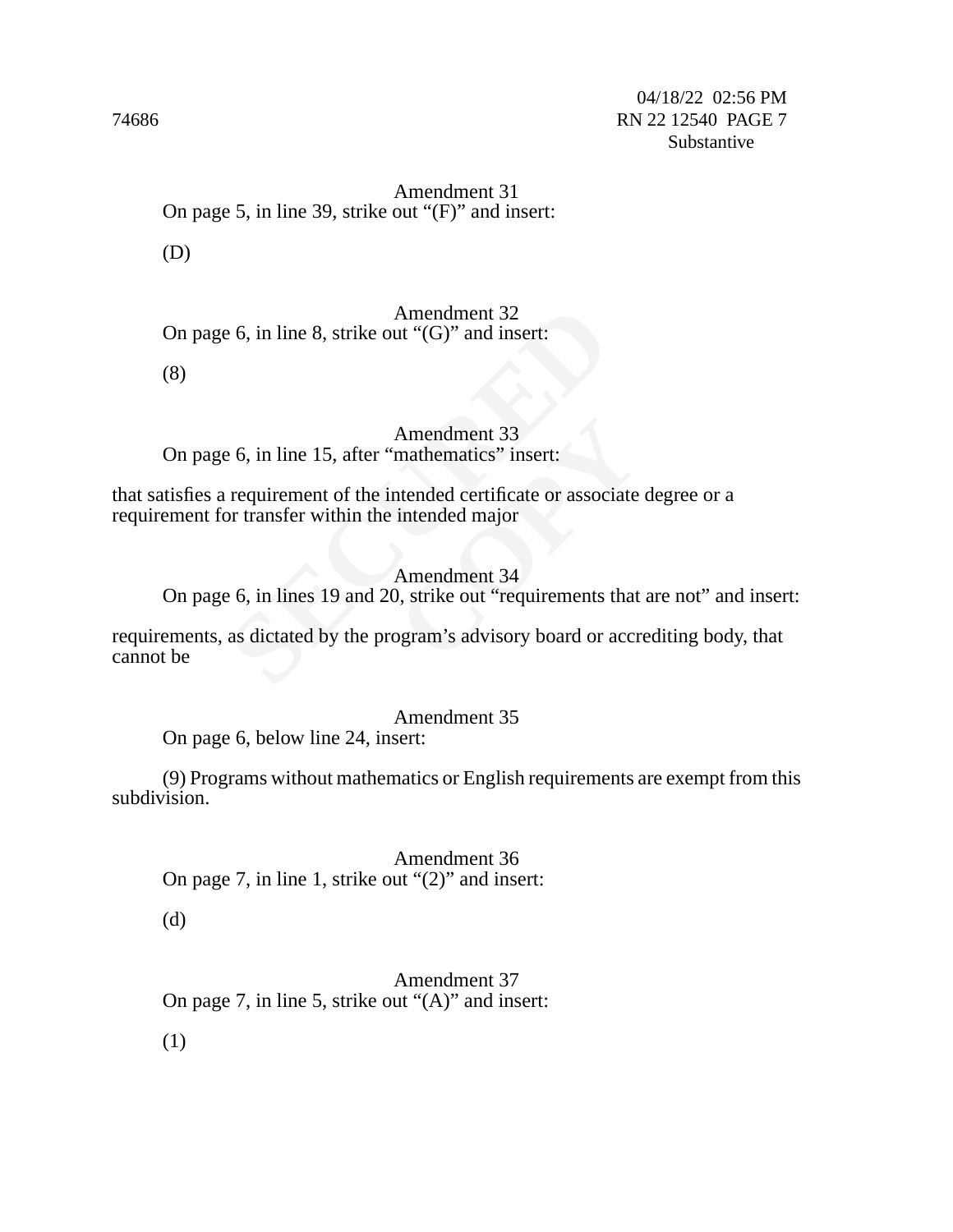Amendment 38 On page 7, in line 8, strike out "(B)" and insert:

(2)

## Amendment 39

On page 7, strike out lines 13 to 24, inclusive, and insert:

Amendment 39<br>
27, strike out lines 13 to 24, inclusive, and inser<br>
3y July 1, 2023, if a community college places a<br>
mathematics or English coursework that does no<br>
t's intended certificate or associate degree, or a r<br>
and (e) (1) By July 1, 2023, if a community college places and enrolls students into transfer-level mathematics or English coursework that does not satisfy a requirement for the student's intended certificate or associate degree, or a requirement for transfer within the intended major, the community college shall show both of the following to verify the benefit of the coursework to students:

(A) The student is highly unlikely to succeed in a transfer-level English or mathematics course that satisfies a requirement for the intended certificate or associate degree, or a requirement for transfer within the intended major.

Example to associate degree, or a requinduity college shall show both<br>
cost to students:<br>
Example shall show both<br>
cost to succeed in a transfer-le-<br>
requirement for the intended cer-<br>
revithin the intended major.<br>
rowe th (B) The enrollment will improve the student's probability of completing transfer-level mathematics or English coursework that satisfies a requirement for the intended certificate or associate degree, or a requirement for transfer within the intended major, within a one-year timeframe.

(2) If the benefit of the coursework, as described in paragraph (1), is not verified, the college shall not recommend or require students to enroll in that course after July 1, 2024, and shall notify students who continue to enroll in the course that it is optional and does not improve their chances of completing subsequent coursework that satisfies a requirement for their intended certificate or associate degree, or a requirement for transfer within their intended major.

(f) (1) By July 1, 2024, for calculus-based associate degrees or transfer majors in science, technology, engineering, and mathematics (STEM), community colleges shall examine the impact of placing and enrolling students into transfer-level course sequences, composed of no more than two transfer-level courses, that prepare students for the first STEM calculus course, in order to verify the benefit of the coursework to students by showing all of the following:

(A) The student is highly unlikely to succeed in the first STEM calculus course without the additional transfer-level preparation.

(B) The enrollment will improve the student's probability of completing the first STEM calculus course.

(C) The enrollment will improve the student's persistence to and completion of the second calculus course in the STEM program, if a second calculus course is required.

(2) If the benefit of the coursework, as described in paragraph (1), is not verified, the college shall not recommend or require students to enroll in that course after July 1, 2025, and shall notify students who continue to enroll in the course that it is optional and does not improve their chances of completing calculus for their STEM program.

(g) Community colleges are encouraged to explore the impact of concurrent support for the first STEM calculus course as an alternative to transfer-level preparatory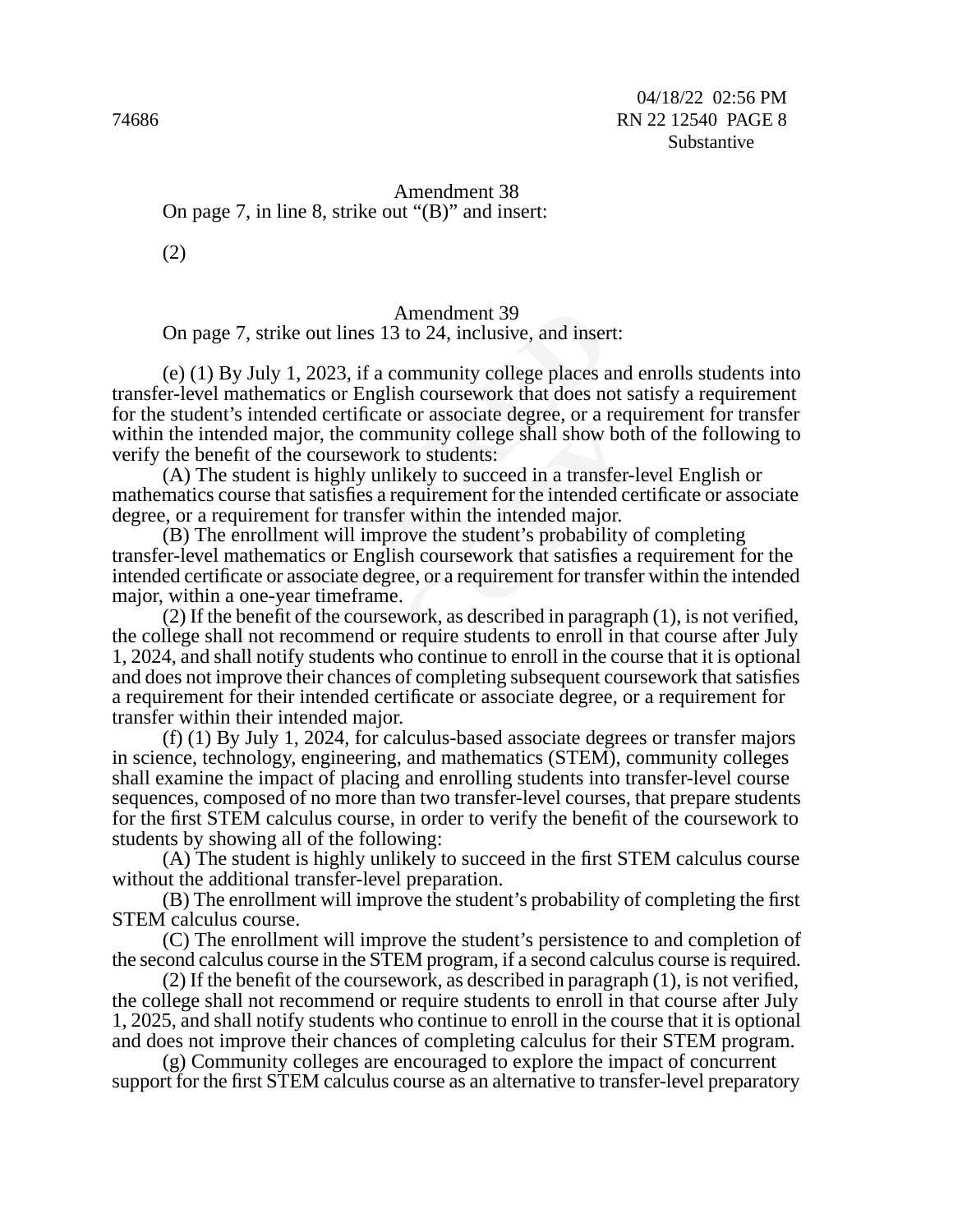### 04/18/22 02:56 PM 74686 RN 22 12540 PAGE 9 Substantive

courses that are not part of the STEM degree or transfer coursework for the STEM major.

(h) By July 1, 2023, a community college district or community college, when considering the placement and enrollment of a student into transfer-level English and mathematics, shall not rely upon any of the following as a justification for placing and enrolling a student into pretransfer-level mathematics or English coursework or into transfer-level mathematics or English coursework that does not satisfy a requirement for the student's intended certificate or associate degree, or a requirement for transfer within the intended major:

(1) The length of time between a student's enrollment date at the community college and the student's high school graduation date.

(2) Whether the student belongs to a special population, including, but not limited to, foster youth, veterans, economically disadvantaged students or those students who participate in extended opportunity programs and services, participants in disability services and programs for students, and students in Umoja, Puente, or Mathematics, Engineering, Science Achievement (MESA) programs.

(3) Whether the student can provide a high school transcript, self-reports high school information, or uses self-placement or guided placement.

t's intended certificate or associate degree, or a r<br>
ended major:<br>
length of time between a student's enrollment d<br>
e student's high school graduation date.<br>
ther the student belongs to a special population, in<br>
h, vetera Early disadvantaged students of<br>programs and services, partici<br>, and students in Umoja, Puent<br>(MESA) programs.<br>provide a high school transcrip<br>nement or guided placement.<br>nited States high school gradua<br>zy Diploma (GED), r (i) (1) By July 1, 2023, all United States high school graduates, and those who have received a General Equivalency Diploma (GED), regardless of background or special population status, who plan to pursue a certificate, degree, or transfer program offered by the California Community Colleges, shall be directly placed into, and, when beginning coursework in English or mathematics, enrolled in, transfer-level English and mathematics courses.

(2) If the student has a declared academic goal, the mathematics and English coursework shall satisfy a requirement of the student's intended certificate or associate degree or a requirement for transfer within the intended major.

(3) A community college shall not require students to repeat coursework that they have successfully completed in high school or college or take coursework that repeats competencies that the student has demonstrated through other methods of credit for prior learning.

(4) A community college shall not use noncredit coursework to circumvent the direct placement and enrollment of students into transfer-level coursework as described in this subdivision.

(j) The following are exceptions to transfer-level placement and enrollment into mathematics and English coursework, as described in subdivision (i):

(1) Students in a certificate program without English or mathematics requirements.

(2) Students in adult education programs that have not completed high school or a GED.

(3) Current high school students in dual enrollment or taking courses not available in their local high school.

(4) The community college has provided local research and data pursuant to subdivisions (e) and (f) to verify the benefit of the placement and enrollment into transfer-level coursework that does not satisfy a requirement for the intended certificate or associate degree or a requirement for transfer within the intended major.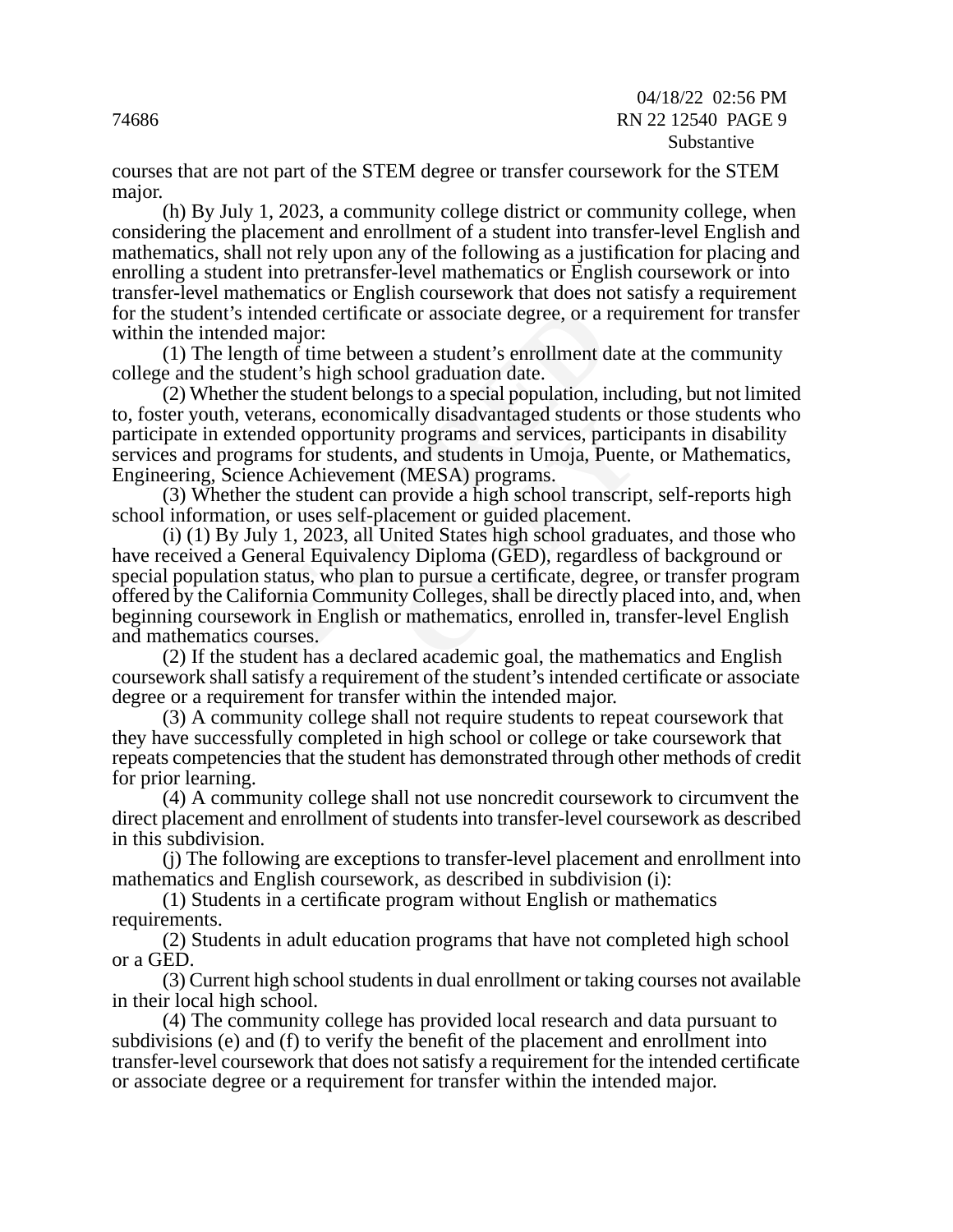04/18/22 02:56 PM 74686 RN 22 12540 PAGE 10 Substantive

(5) College-level placement and enrollment in lieu of transfer-level placement and enrollment may occur for:

(A) Students in career technical programs seeking a certificate or associate degree with specific requirements, as dictated by the program's advisory or accrediting body, that cannot be satisfied with transfer-level coursework

(B) Specific subgroups of students for whom a community college district or community college has provided local research and data meeting the evidence standards pursuant to subdivisions (e) and (f) that allow for the placement and enrollment of the student subgroup into pretransfer-level mathematics or English coursework.

bdivisions (e) and (f) that allow for the placement<br>pup into pretransfer-level mathematics or Englis<br>For students who need or desire extra academic<br>el mathematics or English coursework, communit<br>ing, support-enhanced trans (k) (1) For students who need or desire extra academic support when enrolled in transfer-level mathematics or English coursework, community colleges shall provide access to tutoring, support-enhanced transfer-level mathematics and English courses, concurrent low-unit credit or similar contact hour noncredit corequisite coursework for transfer-level mathematics and English, or other academic supports.

In contact hold honcreant cored<br>English, or other academic sup<br>y require students to enroll in a<br>age support for ESL students, d<br>sh or mathematics course, if it<br>it's likelihood of passing the tra<br>on shall be construed as l (2) A community college may require students to enroll in additional concurrent support, including additional language support for ESL students, during the same term that they take a transfer-level English or mathematics course, if it is determined that the support will increase the student's likelihood of passing the transfer-level English or mathematics course.

(3) Nothing in this subdivision shall be construed as limiting student access to additional concurrent support nor requiring students to enroll into concurrent supports.

(*l*) The Chancellor's Office of the California Community Colleges may require a community college or community college district to change or adopt a placement policy or practice identified by the chancellor's office to ensure that a community college or community college district's placement and enrollment of students into mathematics, English, and ESL is consistent with the requirements of this section.

(m) Nothing in this section is meant to add mathematics and English requirements to certificate programs that do not have mathematics or English requirements.

Amendment 40 On page 7, in line 26, strike out "(d)" and insert:

(n)

#### Amendment 41

On page 7, in line 26, strike out ""assessment"" and insert:

the following definitions apply:

(1) "Assessment"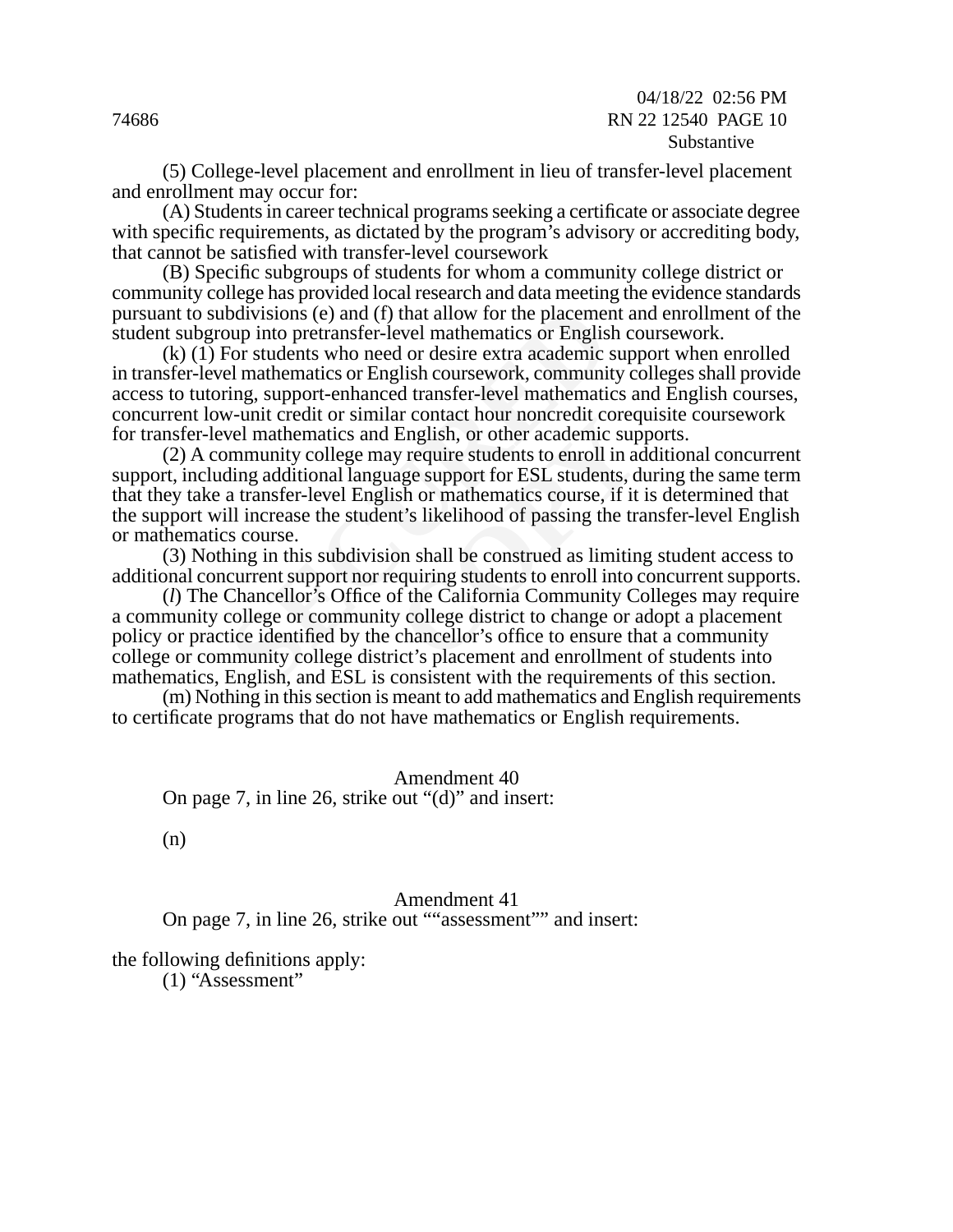#### Amendment 42

On page 7, between lines 35 and 36, insert:

(2) "Pretransfer level," with respect to courses, includes basic skills, remedial, and college-level courses.

(3) "Transfer-level written communication" and "transfer-level quantitative reasoning" have the same meaning as transfer-level English and transfer-level mathematics, respectively.

#### Amendment 43

On page 7, strike out lines 36 to 39, inclusive, strike out pages 8 to 10, inclusive, on page 11, strike out lines 1 to 29, inclusive, and insert:

SEC. 4. Section 78213.1 is added to the Education Code, to read:

we the same meaning as transfer-level English and<br>respectively.<br>Amendment 43<br>27, strike out lines 36 to 39, inclusive, strike out 11, strike out lines 1 to 29, inclusive, and insert<br>Section 78213.1 is added to the Educatio to 29, inclusive, strike out page<br>to 29, inclusive, and insert:<br>added to the Education Code, to<br>7 1, 2023, the Chancellor's Officialable on its internet website a d<br>5. The dashboard shall be update<br>data submitted to the ch 78213.1. (a) Beginning July 1, 2023, the Chancellor's Office of the California Community Colleges shall make available on its internet website a dashboard containing multiyear data, beginning from 2015. The dashboard shall be updated annually pursuant to subdivision (b) and shall contain data submitted to the chancellor's office by community colleges on student progression and completion of transfer-level English, mathematics, and ESL courses, disaggregated by community college and by all the following:

(1) Age group.

(2) Whether the student received corequisite support.

(3) Receipt of disability services and programs for students.

(4) Receipt of extended opportunity programs and services.

(5) Ethnicity.

(6) Foster youth status.

(7) Gender.

(8) Discipline–relevant high school performance bands.

(9) Mathematics, Engineering, Science Achievement (MESA) program students.

(10) Puente students.

(11) Umoja students.

(12) Veteran status.

(b) Beginning on December 1, 2024, and annually thereafter, the chancellor's office shall update the dashboard, as established in subdivision (a), and inform the Assembly Committee on Higher Education, the Assembly Budget Subcommittee on Education Finance, the Senate Committee on Education, and the Senate Budget and Fiscal Review Subcommittee on Education of the update.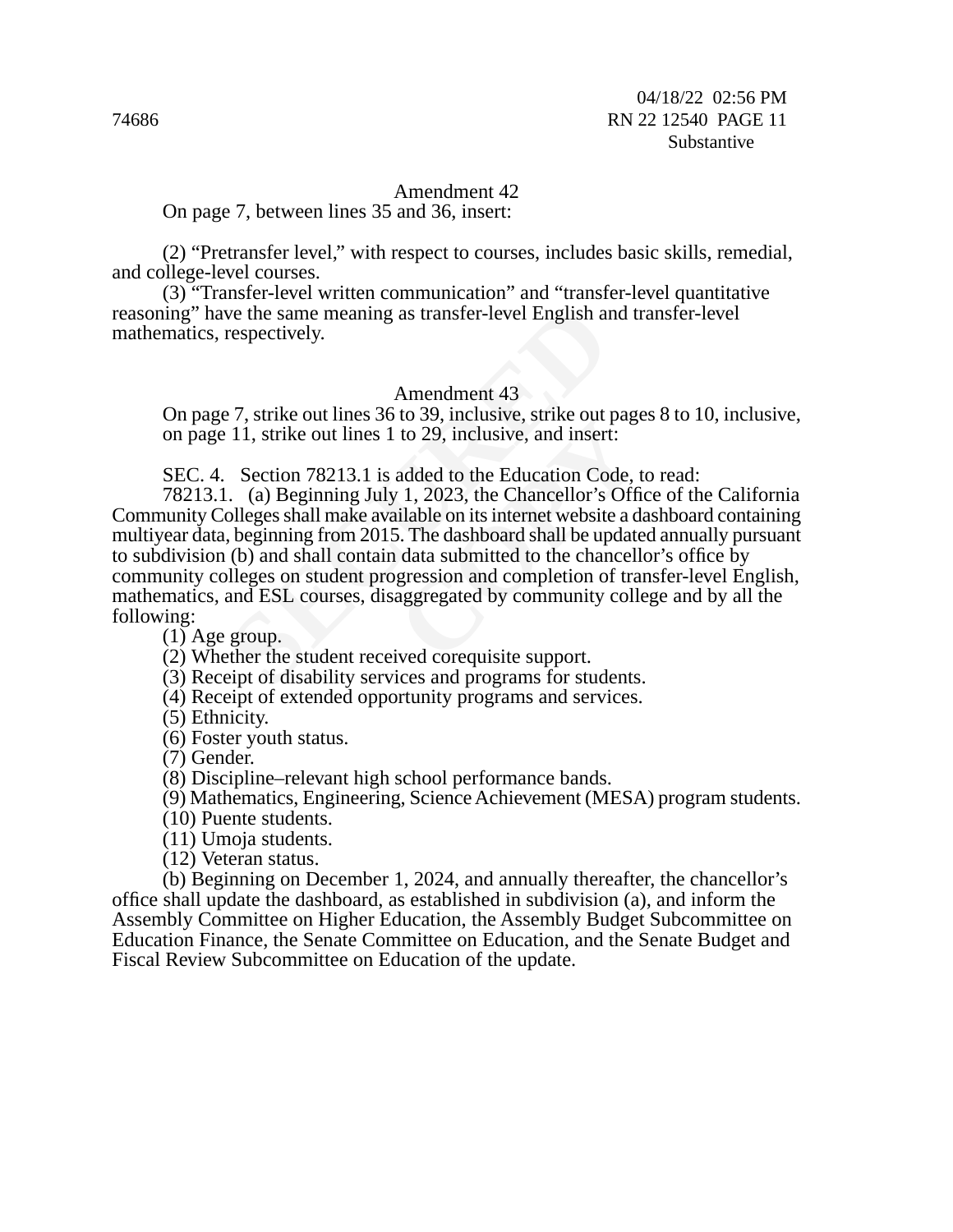04/18/22 02:56 PM 74686 RN 22 12540 PAGE 12 Substantive

Amendment 44 On page 11, in line 30, strike out "SEC. 6." and insert: SEC. 5.

- 0 -

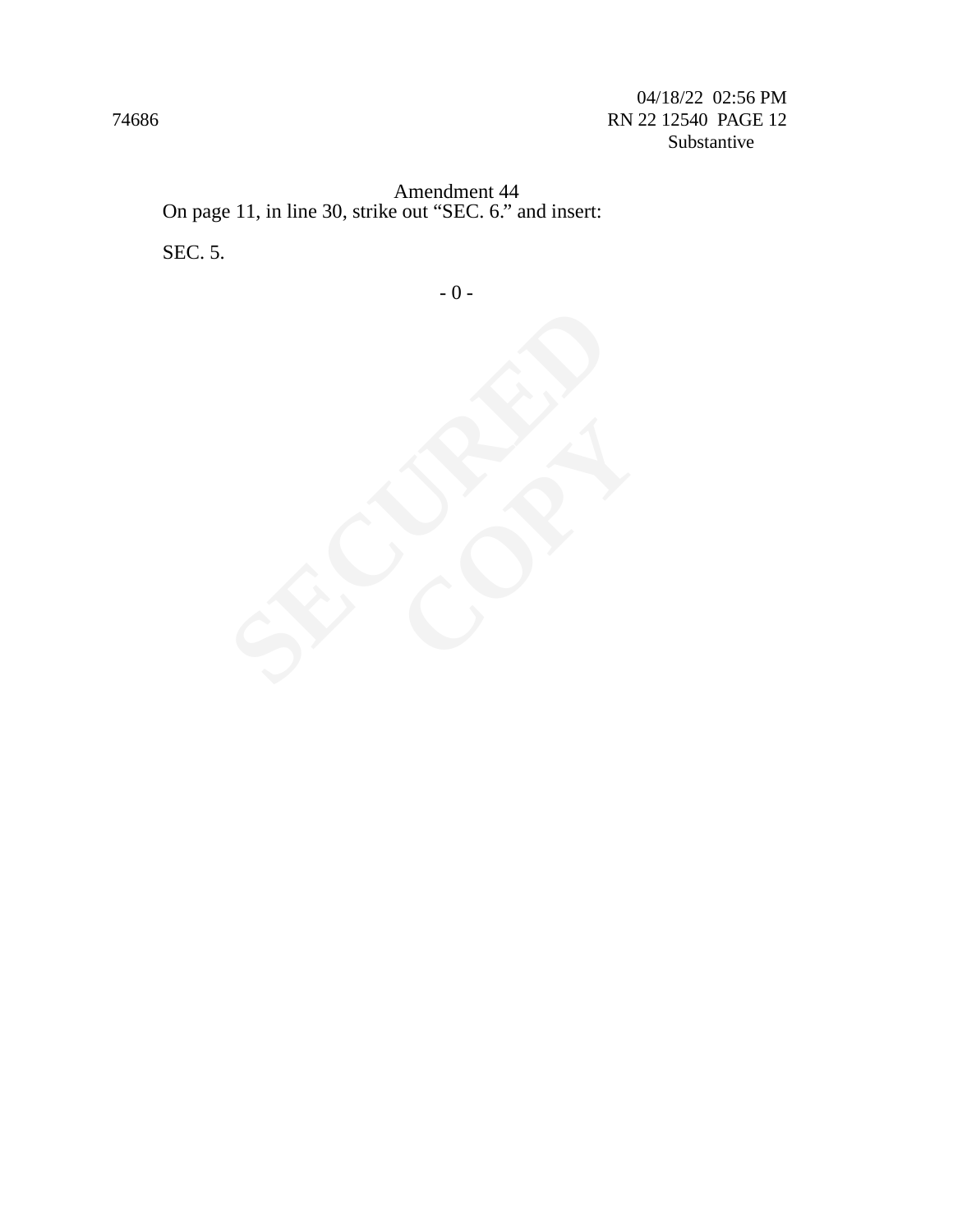PROPOSED AMENDMENTS TO ASSEMBLY BILL NO. 1705

california legislature—2021–22 regular session

## **ASSEMBLY BILL No. 1705**

#### **Introduced by Assembly Member Irwin**

January 26, 2022

Introduced by Assembly Member Irwin<br>January 26, 2022<br>amend Section 78213 of, and to add Section<br>78213.2 78212.5 and 78213.1 to, the Educe<br>mmunity colleges.<br>LEGISLATIVE COUNSEL'S DIGEST<br>as introduced, Irwin. Seymour-Campbel 20, 2022<br>
213 of, and to add Sections–<br>
213 of, and to add Sections–<br>
2013<br>
2013<br>
2013<br>
COUNSEL'S DIGEST<br>
COUNSEL'S DIGEST<br>
COUNSEL'S DIGEST An act to amend Section 78213 of, and to add Sections 78212.5, 78213.1, and 78213.2 *78212.5 and 78213.1* to, the Education Code, relating to community colleges.

#### legislative counsel's digest

AB 1705, as introduced, Irwin. Seymour-Campbell Student Success Act of 2012: matriculation: assessment.

#### **Existing**

*(1) Existing* law establishes the California Community Colleges, under the administration of the Board of Governors of the California Community Colleges, as one of the segments of public postsecondary education in this state. Existing law, the Seymour-Campbell Student Success Act of 2012, provides that the purpose of the act is to increase California community college student access and success by providing effective core matriculation services of orientation, assessment and placement, counseling, and other education planning services, and academic interventions. The act requires a community college district or community college to maximize the probability that students will enter and complete transfer-level coursework in English and mathematics within a one-year timeframe and *one-year.*

*This bill would, among other things, instead require a community college district or community college to maximize the probability that students will enter and complete transfer-level coursework in English and mathematics within a one-year timeframe of their initial attempt*  **Amendment 1**

#### 99



## **RN 22 12540 08 04/18/22 02:55 PM SUBSTANTIVE**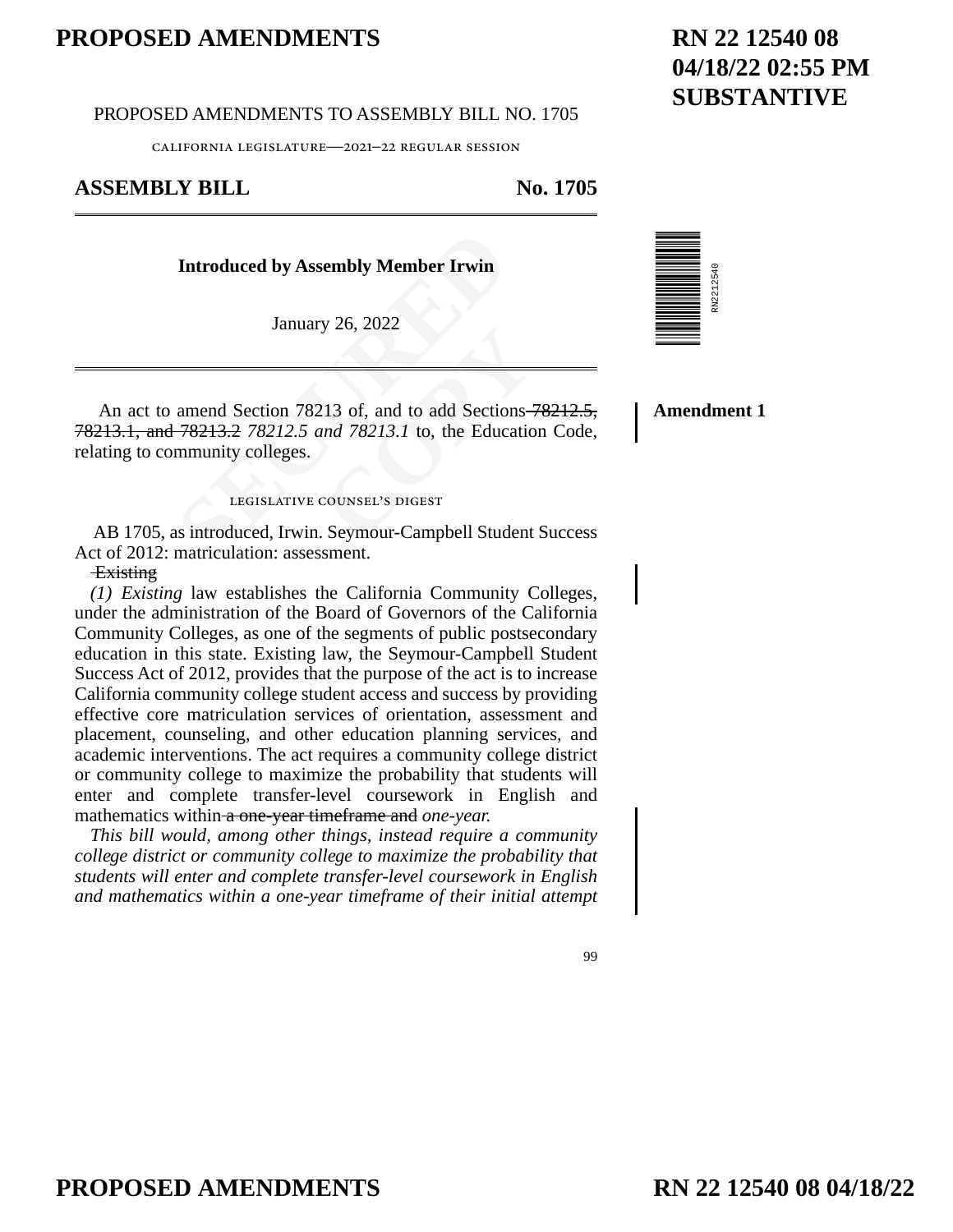#### $AB = 1705$   $-2$  —

*in the discipline, and for a student with a declared academic goal, that the transfer-level coursework satisfies a requirement of the intended certificate or associate degree, or a requirement for transfer within the intended major, within a one-year timeframe of their initial attempt in the discipline. By July 1, 2023, if a community college places and enrolls students into transfer-level mathematics or English coursework that does not satisfy a requirement for the student's intended certificate or associate degree, or a requirement for transfer within the intended major, the bill would require the community college to verify the benefit of the coursework to the students, as specified.* 

sfy a requirement for the student's intended care, or a requirement for transfer within the l would require the community college to verify work to the students, as specified. The requires community college district or com dents into English and mathorial, one or more of the followire grades, and high school grands to apply multiple measure that either low performance or another measure are that either low performance on another measure and *(2) The act requires community college district or community college* to use, in the placement of students into English and mathematics courses in order to achieve this goal, one or more of the following: high school coursework, high school grades, and high school grade point average. The act requires colleges to apply multiple measures in the placement of all students to ensure that either low performance on one measure may be offset by high performance on another measure or that the student can demonstrate preparedness based on any one measure.

This bill would make findings and declarations of the Legislature's intent to continue to increase California community college student placement and enrollment in transfer-level English and mathematics. The bill would require that high school transcript data be used as the primary means for determining placement in transfer-level English and transfer-level mathematics courses, and would limit the use of multiple measures by colleges in the placement and enrollment of students so they do not restrict a student's ability to demonstrate preparedness for transfer-level coursework if a single measure would satisfy the requirement. *students, as provided.* The bill would require that *prohibit* a community college district or community college not recommend or require *from recommending or requiring* students to enroll in pretransfer level English or mathematics coursework, except under specified circumstances.

This

*(3) This* bill would require a community college district or community college, by July 1, 2023, to place and enroll all new and continuing United States high school graduate students and those who have completed a GED into *GED, who plan to pursue a certificate, degree, or transfer program offered by a California community college, to be directly placed into, and, when beginning coursework in English or mathematics, enrolled in,* transfer-level English and mathematics, with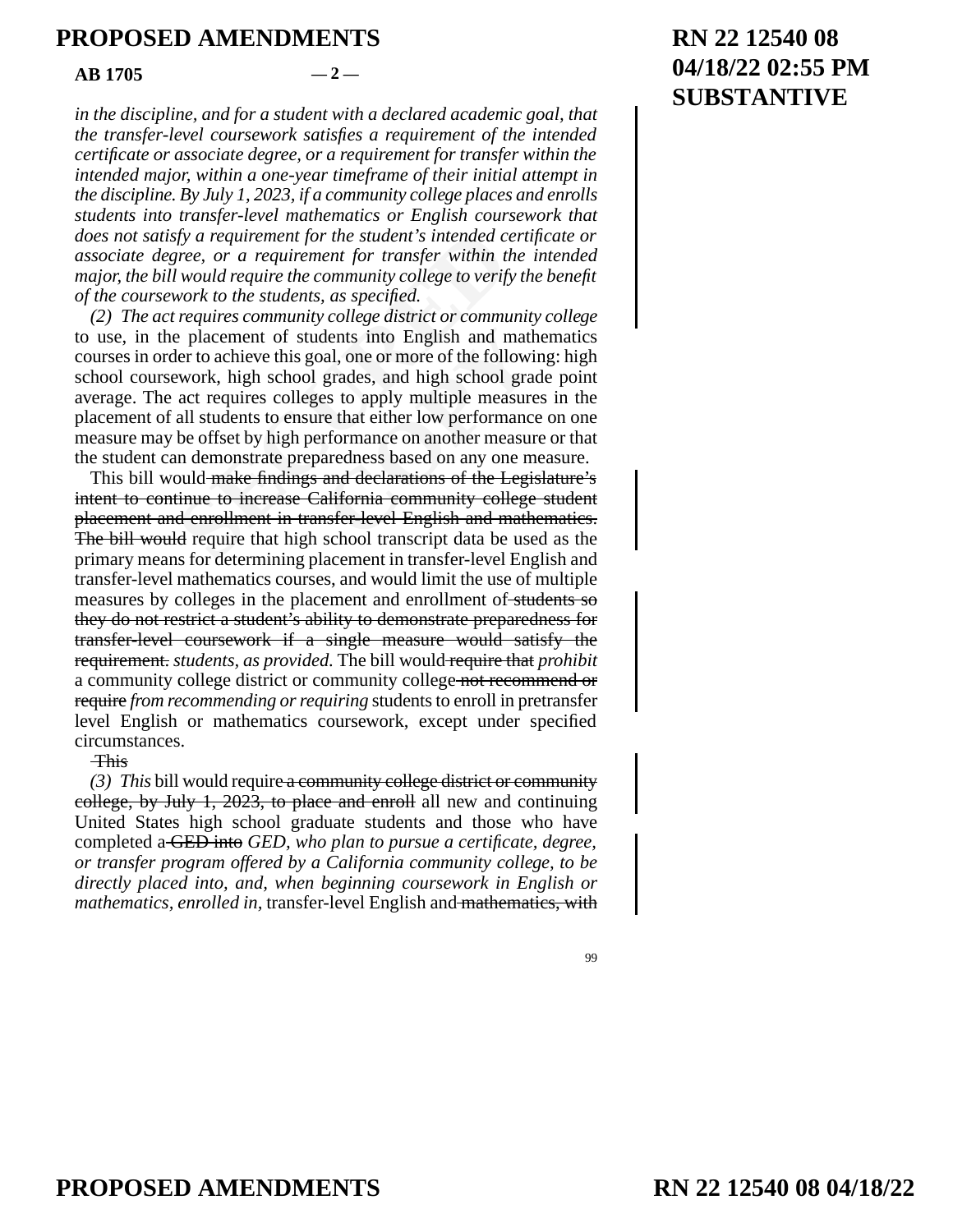#### $-3$  — **AB 1705**

99

specified exceptions for mathematics placement. The *mathematics, as provided. By July 1, 2023, the* bill would prohibit a community college district or community college from using specified factors as justification for placing a student in a pretransfer level course. The

y July 2023. The bill would require the dash<br>hally and to contain specified data. Colleges<br>to make available on its internet website a<br>ultiyear data, beginning from 2015, and updata<br>ata submitted to the chancellor's office *d completion of transfer-level*<br>cond-language courses, disag,<br>ded. The bill would require, be<br>l, 2024, and annually therea<br>port to the Legislature with d:<br>would impose additional du<br>community colleges, the bil<br>ogram. *(4) This* bill would require the Chancellor's Office of the California Community Colleges to create a Transfer Level Gateway Completion Dashboard by July 2023. The bill would require the dashboard to be updated annually and to contain specified data. *Colleges, beginning July 1, 2023, to make available on its internet website a dashboard containing multiyear data, beginning from 2015, and updated annually, containing data submitted to the chancellor's office by community colleges on student progression and completion of transfer-level English, mathematics, and English-as-a-second-language courses, disaggregated by college and subgroup, as provided.* The bill would require, beginning September 1, 2023, *December 1, 2024,* and annually thereafter, the chancellor's office to provide a report to the Legislature with data from the dashboard, as specified.

 $\overline{40}$ 

*(5) To* the extent the bill would impose additional duties on community college districts and community colleges, the bill would impose a state-mandated local program.

The

*(6) The* California Constitution requires the state to reimburse local agencies and school districts for certain costs mandated by the state. Statutory provisions establish procedures for making that reimbursement.

This bill would provide that, if the Commission on State Mandates determines that the bill contains costs mandated by the state, reimbursement for those costs shall be made pursuant to the statutory provisions noted above.

*(7) This bill would make Legislative findings and declarations, and state the intent of the Legislature, relative to these provisions.* 

Vote: majority. Appropriation: no. Fiscal committee: yes. State-mandated local program: yes.

*The people of the State of California do enact as follows:* 

SECTION 1. The Legislature find *finds* and declares all of the following: Page  $3 \t 1$ 2 **Amendment 2**

- (a) Research has consistently demonstrated that when students 3
- are placed and enrolled directly into transfer-level written 4

## **RN 22 12540 08 04/18/22 02:55 PM SUBSTANTIVE**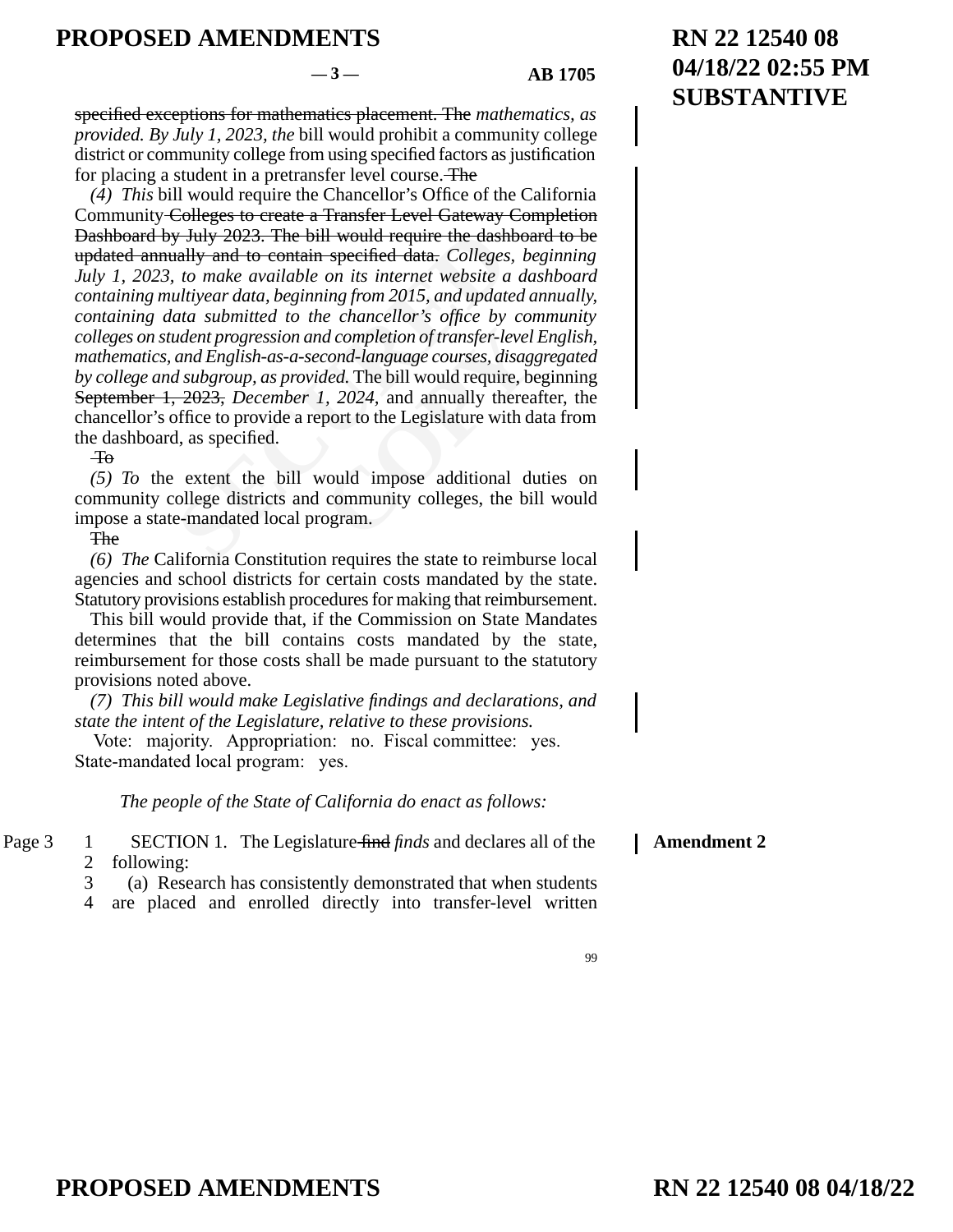$AR\ 1705$   $-4$  —

communication and quantitative reasoning courses, with academic Page 3 5

> support, as needed, completion is expedited and persistent 6

> opportunity gaps are diminished. *completion of transfer-level*  7

> *coursework in those disciplines is expedited and persistent*   $+$

*opportunity gaps in completion of those courses are diminished.*  $+$ 

(b) Significant progress has been made in the number of 8

community college students enrolling directly into transfer-level 9

English and math courses and successfully completing those 10

courses. Still, implementation is uneven and equity gaps persist. 11

(c) In Fall 2021, the Chancellor's Office of the California 12

Community Colleges found that students are not completing 13

transfer-level English and mathematics courses within a one-year 14

timeframe when local placement practices require, encourage, or allow those students to enroll in pretransfer-level coursework. 15 16

*(b) As a result of reforms resulting from amendments to Section*  +

*78213 of the Education Code made by Assembly Bill 705 of the*   $+$ 

*2017–18 Regular Session, significant progress has been made in*  +

*the number of community college students enrolling directly into*   $+$ 

*transfer-level English and mathematics courses and successfully*  +

*completing those courses. One-year completion of transfer-level*  +

hity college students enrolling directly into tr<br>and math courses and successfully compl<br>Still, implementation is uneven and equity ga<br>Fall 2021, the Chancellor's Office of the<br>nity Colleges found that students are not<br>lev athematics courses within a comment practices require, encoursel<br>
Il in pretransfer-level coursev<br> *Course in a mendments to*<br> *Comment in a mendments to*<br> *Comment progress has been*<br> *Comment in a methematics from fall*<br> *courses increased from 49 percent to 67 percent in English, and from 26 percent to 50 percent in mathematics, from fall 2015 to*  + +

*fall 2019. (c) Research by the RP Group and the Chancellor's Office's Transfer-Level Gateway Completion Dashboard documented significant gains in enrollment and completion of transfer-level mathematics and English coursework for every special population*  + + + +  $+$ 

*examined, including economically disadvantaged students, foster*  +

*youth, veterans, and students participating in programs for the disabled.*  + +

*(d) In fall 2020, community colleges continued to implement Assembly Bill 705 in the face of COVID-19, with steady rates of direct enrollment into transfer-level mathematics and some improvement in the successful completion of transfer-level mathematics courses relative to the previous year.*   $^{+}$ + + + +

*(e) The Public Policy Institute of California found a strong correlation between increases in student completion of transfer-level mathematics and English and the extent to which the college has expanded students' direct enrollment into*  + +  $+$ +

*transfer-level courses. They wrote, "it is an important finding that*   $+$ 

## **RN 22 12540 08 04/18/22 02:55 PM SUBSTANTIVE Amendment 3**

**Amendment 4**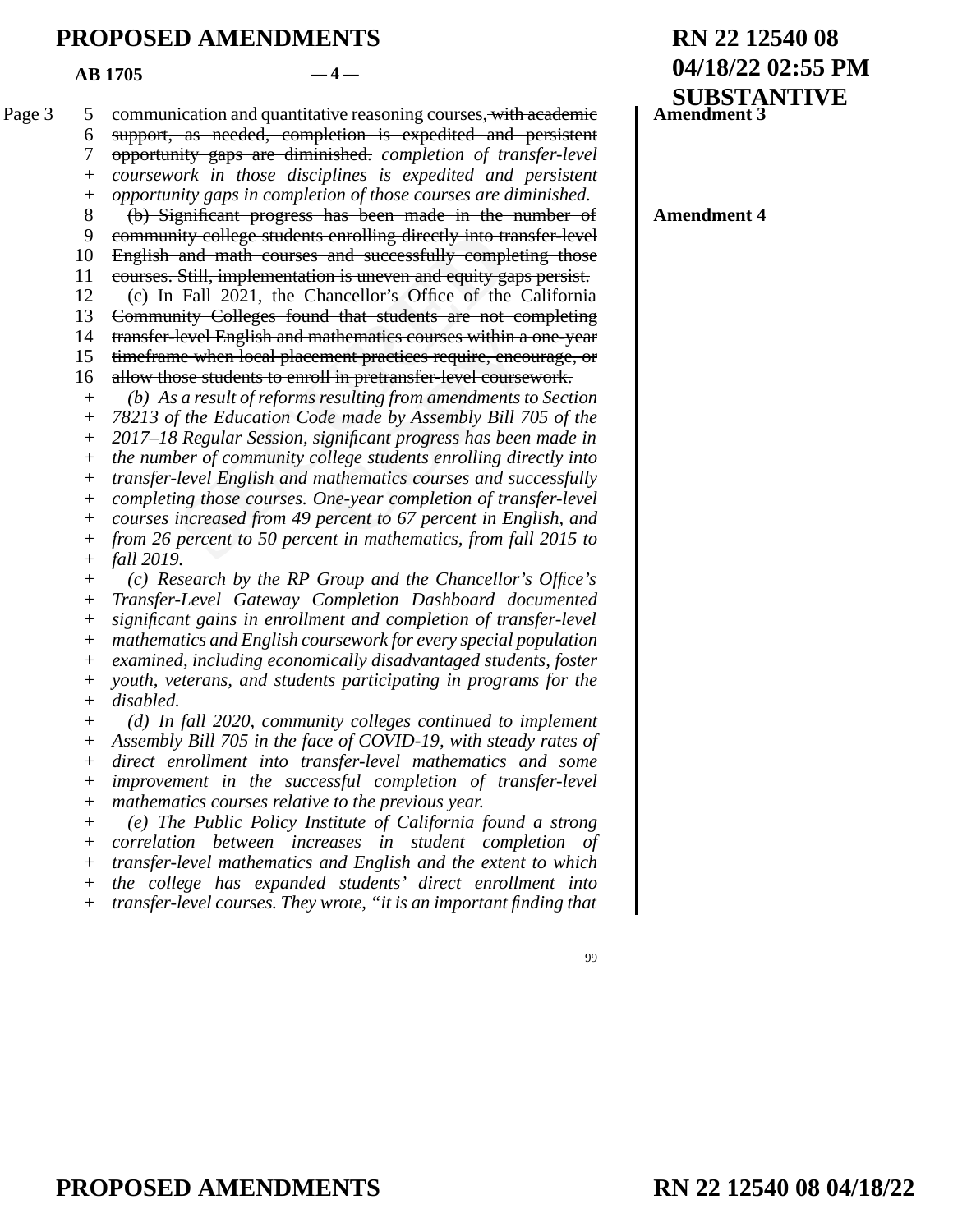#### $-5 -$  **AB 1705**

| $^{+}$    | a single variable, within the direct control of colleges, is associated |
|-----------|-------------------------------------------------------------------------|
| $^{+}$    | so strongly with improvements in completion."                           |
|           | (f) Assembly Bill 705's reforms made great strides in addressing        |
| $^{+}$    | longstanding racial inequity in both access to, and completion of,      |
| $^{+}$    | transfer-level mathematics and English. Black and Latinx students       |
| $\! + \!$ | achieved the largest gains in completion of transfer-level courses      |
| $^{+}$    | in fall 2019 relative to fall 2015 and surpassed the fall 2015 rates    |
| $^{+}$    | of transfer-level completion for White students. Still, equity gaps     |
|           | remain in direct transfer-level enrollment and completion.              |
| $^{+}$    | $(g)$ In fall 2021, the Chancellor's Office of the California           |
| $^{+}$    | Community Colleges found that students are much less likely to          |
| $^{+}$    | complete transfer-level English and mathematics courses within          |
| $^{+}$    | a one-year timeframe when local placement practices require,            |
| $^{+}$    | encourage, or allow those students to enroll in pretransfer-level       |
| $^{+}$    | coursework.                                                             |
|           | (h) Implementation is uneven and some colleges increased                |
| $^{+}$    | pretransfer-level offerings in fall 2020.                               |
| $^{+}$    | $(i)$ In fall 2020 at one in five colleges, a third or more of students |
| $^{+}$    | were enrolled in pretransfer-level mathematics.                         |
| $^{+}$    | (i) Research in California and Florida shows that even when             |
| $^{+}$    | pretransfer-level courses are optional, Black and Latinx students       |
| $^{+}$    | are more likely than their White or Asian peers to end up enrolling     |
| $^{+}$    | in pretransfer-level courses.                                           |
| $^{+}$    | (k) Efforts to reform placement practices and expedite                  |
| $^{+}$    | completion of transfer-level English and mathematics requirements       |
| $^{+}$    | are consistent with the California Community Colleges Vision for        |
| $^{+}$    | Success goal of reducing the units to earn a degree, time to            |
| $^{+}$    | completion or transfer, and cost of college.                            |
| 17        | SEC. 2. Section 78212.5 is added to the Education Code, to              |
| 18        | read:                                                                   |
| 19        | It is the intent of the Legislature that, pursuant to<br>78212.5.       |
| 20        | Sections-78213, 78213.1, and 78213.2, 78213 and 78213.1, all of         |
| 21        | the following are satisfied:                                            |
| 22        | (a) All United States high school graduate students and those           |
| 23        | who have received a General Equivalency Diploma (GED),                  |
| 24        | regardless of background or special population status, in who plan      |
| 25        | to pursue a certificate, degree, or transfer-programs program           |
| 26        | offered by the California Community Colleges, will shall be             |
| $+$       | directly placed-into and enrolled in <i>into</i> , and, when beginning  |
| $+$       | coursework in English or mathematics, shall be enrolled in,             |

**RN 22 12540 08 04/18/22 02:55 PM SUBSTANTIVE**

**Amendment 5**

**Amendment 6 Amendment 7 Amendments 8 & 9**

99

Page 3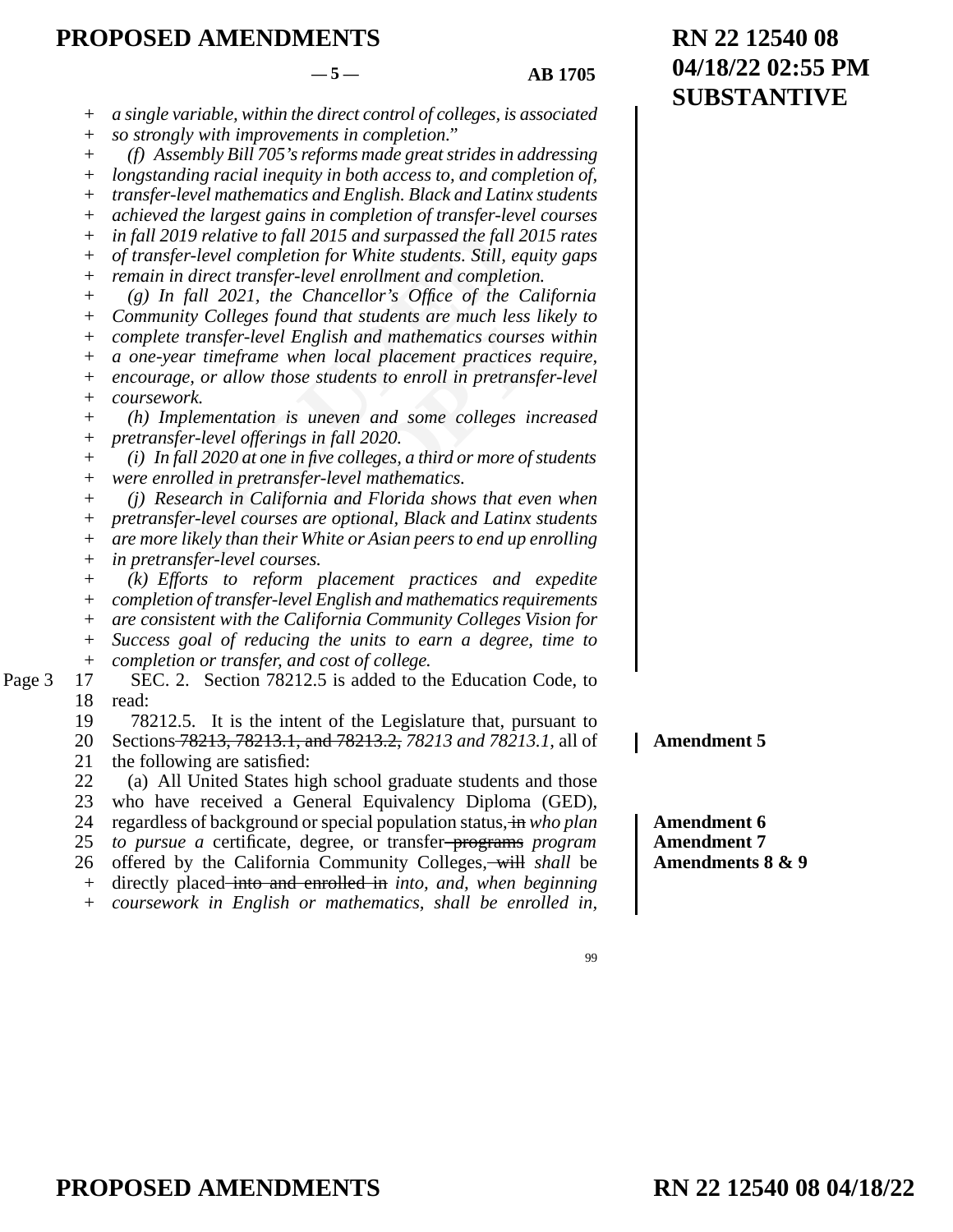**RN 22 12540 08 04/18/22 02:55 PM SUBSTANTIVE** ed by law or regulation. *their* program<br>atics or English.<br>alifornia community colleges shall use guided-<br>placement only when high school data is no<br>placement and self-placement are intende<br>inty gaps among underserved stud read students and shall<br>
es racial stereotypes or lead<br>
y colleges shall place and<br>
mathematics or English cou<br>
of the student's intended certig<br>
ment for transfer within their<br>
State University and Univer<br>
nathematics or transfer-level English and mathematics courses if those courses meet the written communication and quantitative reasoning requirements associated with the student's goals and program, except those students who have already completed those requirements through high school coursework, credit by examination, or credit for prior learning, unless explicitly prohibited by law or regulation. *their program requires mathematics or English.* (b) California community colleges shall use guided placement and self-placement only when high school data is not available. Guided placement and self-placement are intended to close opportunity gaps among underserved students and shall not be used in a way that reinforces racial stereotypes or leads to test anxiety. *(b) California community colleges shall place and enroll students into transfer-level mathematics or English coursework that satisfies a requirement of the student's intended certificate or associate degree or a requirement for transfer within their intended major. (c) When the California State University and University of California systems require mathematics or English prerequisites, both of the following apply: (1) Community colleges retain the authority to determine the methods of fulfilling the prerequisite, whether it be through high school coursework, completion of corequisite coursework or concurrent support activity, credit by examination, credit for prior learning, or multiple measures placement into, or completion of, a course with the same or higher prerequisite. (2) The California State University shall, and the University of California is requested to, work collaboratively with the California Community Colleges to maintain articulation of courses successfully completed at the California Community Colleges.*   $\left(\mathrm{e}\right)$ *(d)* California community colleges create the largest opportunities possible for access to transfer-level courses, ensure the greatest enrollment possible into those courses, and provide students the support they need to perform well and be successful in completing those courses. (d) Where a community college district or community college refers to transfer-level written communication and transfer-level  $AB = 1705$   $-6$  — Page 3 27 28 29 30 31 32 +  $+$ 33 34 35 Page  $4 \quad 1$ 2 3 + + +  $+$ + +  $+$ + +  $+$  $+$ +  $+$ +  $+$ + +  $+$ 4  $+$ 5 6 7 8 9 10 **Amendment 10 Amendment 11 Amendment 12 Amendment 13**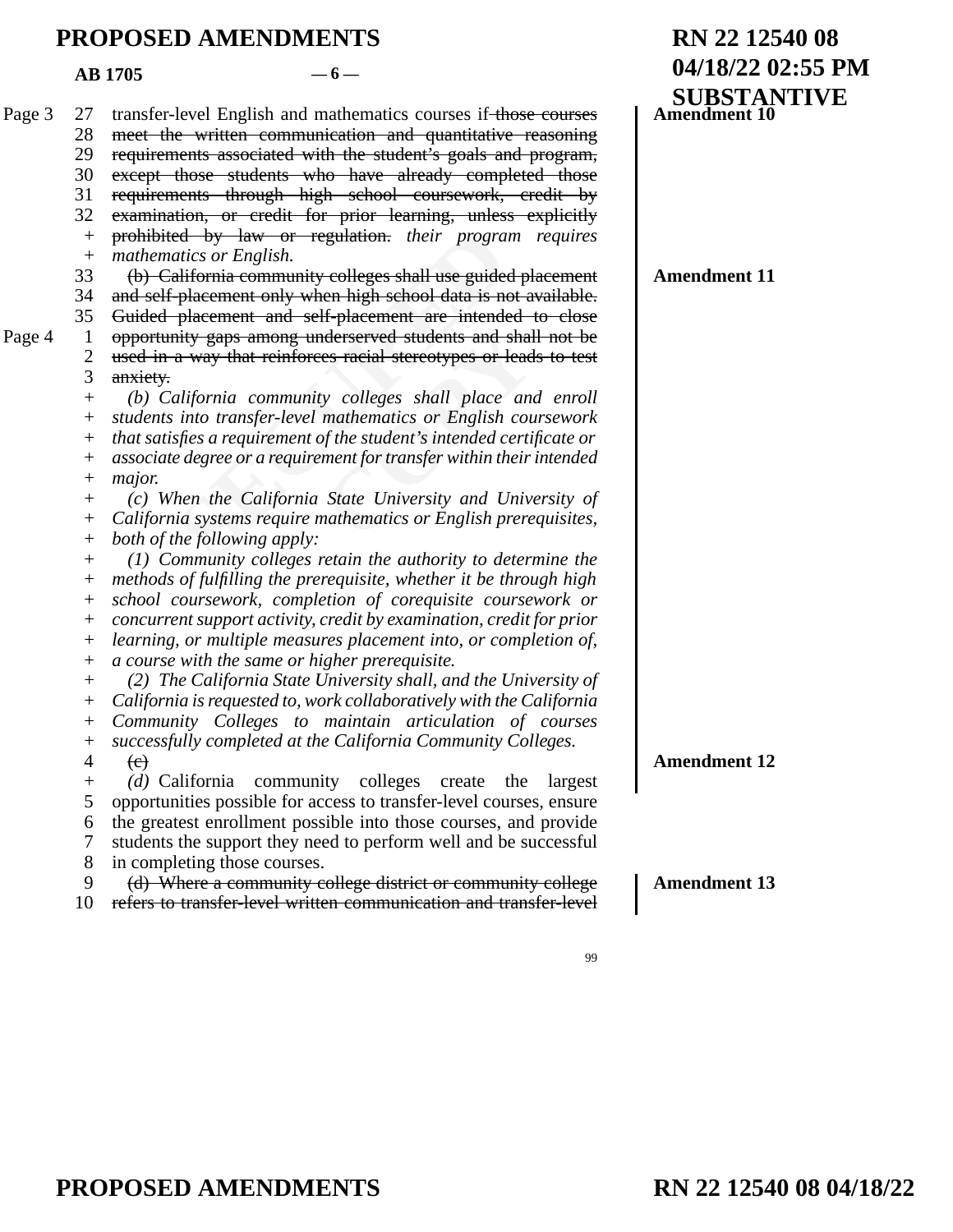**RN 22 12540 08**

**04/18/22 02:55 PM**

|        |                  |                                                                         | <b>SUBSTANTIVE</b>  |
|--------|------------------|-------------------------------------------------------------------------|---------------------|
| Page 4 | 11               | quantitative reasoning courses, those terms have the same meaning       |                     |
|        | 12               | as transfer-level English and transfer-level mathematics courses,       |                     |
|        | 13               | respectively.                                                           |                     |
|        | 14               | SEC. 3. Section 78213 of the Education Code is amended to               |                     |
|        | 15               | read:                                                                   |                     |
|        | 16               | 78213. (a) A community college district or community college            |                     |
|        | 17               | shall not use any assessment instrument for the purposes of this        |                     |
|        | 18               | article without the authorization of the board of governors. The        |                     |
|        | 19               | board of governors may adopt a list of authorized assessment            |                     |
|        | 23               | instruments.                                                            |                     |
|        | 24               | (b) The board of governors shall review all assessment                  |                     |
|        | 25               | instruments and shall-approve consider for approval those that          | <b>Amendment 14</b> |
|        | 26               | meet all of the following requirements:                                 |                     |
|        | $^{+}$           | (1) Assessment instruments shall meet established standards of          | <b>Amendment 15</b> |
|        | $^{+}$           | validity and reliability.                                               |                     |
|        | 27               | $\oplus$                                                                | <b>Amendment 16</b> |
|        | $^{+}$           | (2) Assessment instruments shall be sensitive to cultural and           |                     |
|        | 28               | language differences between students, and shall be adapted as          |                     |
|        | 29               | necessary to accommodate students with disabilities.                    |                     |
|        | 30               | $\left(\frac{2}{2}\right)$                                              | <b>Amendment 17</b> |
|        | $^{+}$           | $(3)$ Assessment instruments shall be used solely as an advisory        |                     |
|        | 31               | tool to assist students in the selection of appropriate courses.        |                     |
|        | 32               | $\left(\frac{1}{2}\right)$                                              | <b>Amendment 18</b> |
|        | $\boldsymbol{+}$ | (4) Assessment instruments shall not be used to exclude students        |                     |
|        | 33               | from admission to community colleges.                                   |                     |
|        | 38               | (c) (1) $(A)$ -A community college district or community college        | <b>Amendment 19</b> |
|        | 39               | shall maximize the probability that a student will enter and            |                     |
|        | 40               | complete transfer-level coursework in English and mathematics           |                     |
| Page 5 | 1                | within a one-year <del>-timeframe, and use, in the placement and</del>  | <b>Amendment 20</b> |
|        | $\overline{c}$   | enrollment of students into English and mathematics courses in          |                     |
|        | 3                | order to achieve this goal, one or more of the following measures:      |                     |
|        | $^{+}$           | timeframe of their initial attempt in the discipline, and for a student |                     |
|        | $^{+}$           | with a declared academic goal, that the transfer-level coursework       |                     |
|        | $^{+}$           | satisfies a requirement of the intended certificate or associate        |                     |
|        | $^+$             | degree, or a requirement for transfer within the intended major,        |                     |
|        | $+$              | within a one-year timeframe of their initial attempt in the             |                     |
|        | $^{+}$           | discipline.                                                             |                     |
|        | $^{+}$           | (2) Community colleges shall use, in the placement and                  |                     |
|        | $^{+}$           | enrollment of students into English and mathematics courses in          |                     |
|        | $^{+}$           | order to achieve this goal, one or more of the following measures:      |                     |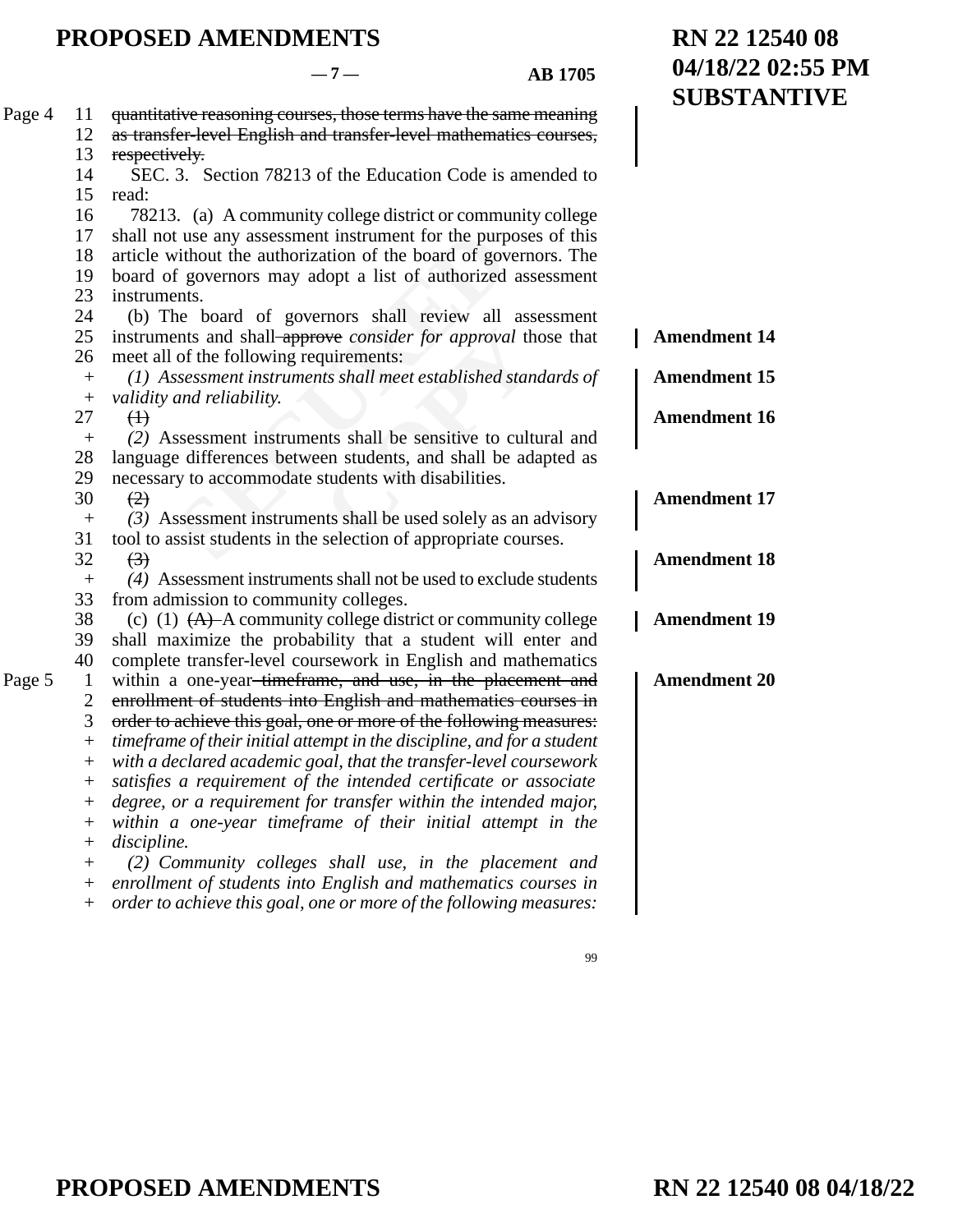| <b>PROPOSED AMENDMENTS</b> |                    |                                                                   | RN 22 12540 08                     |
|----------------------------|--------------------|-------------------------------------------------------------------|------------------------------------|
|                            |                    | $-8-$<br><b>AB</b> 1705                                           | 04/18/22 02:55 PM                  |
|                            |                    |                                                                   | <b>SUBSTANTIVE</b><br>Amendment 21 |
| Page 5                     | 4                  | $\bigoplus$                                                       |                                    |
|                            | $^{+}$             | $(A)$ High school coursework.                                     |                                    |
|                            | 5                  | $\overline{f}$                                                    | <b>Amendment 22</b>                |
|                            | $\! +$             | $(B)$ High school grades.                                         |                                    |
|                            | 6                  | (iii)                                                             | <b>Amendment 23</b>                |
|                            | $^{+}$             | $(C)$ High school grade point average.                            |                                    |
|                            | 7                  | (B) Colleges shall use multiple evidence-based measures for       | <b>Amendment 24</b>                |
|                            | 8                  | placing students into English-as-a-second-language (ESL)          |                                    |
|                            | 9                  | coursework. For those students placed into credit ESL coursework, |                                    |
|                            | 10                 | their placement should maximize the probability that they will    |                                    |
|                            | 11                 | complete degree and transfer requirements in English within three |                                    |
|                            | 12                 | years.                                                            |                                    |
|                            | 16                 | (C) For the purposes of this section, using high school grade     |                                    |
|                            | 17                 | point average as a composite of student performance over multiple |                                    |
|                            | 18                 | years of high school coursework is a sufficient use of multiple   |                                    |
|                            | 19                 | evidence-based measures.                                          |                                    |
|                            | 20                 | (D) High school transcript data shall be used as the primary      |                                    |
|                            | 21                 | means for determining placement in transfer-level English and     |                                    |
|                            | 22                 | transfer-level mathematics courses. Colleges shall apply multiple |                                    |
|                            | 23                 | measures in the placement and enrollment of all students in such  |                                    |
|                            | 24                 | a manner so that all the following occur:                         |                                    |
|                            | $^{+}$             | (3) When using multiple measures, colleges shall apply multiple   |                                    |
|                            | $\mathrm{+}$       | measures in the placement and enrollment of all students in such  |                                    |
|                            | $\pm$              | a manner that all of the following occur:                         |                                    |
|                            | 25                 | $\Theta$                                                          | <b>Amendment 25</b>                |
|                            | 26                 | (A) Low performance on one measure shall be offset by a higher    |                                    |
|                            | $^+$               | performance on another measure.                                   |                                    |
|                            | 29                 | $\overline{f}$                                                    | <b>Amendment 26</b>                |
|                            | $^{+}$             | $(B)$ Multiple measures shall be used to increase a student's     |                                    |
|                            | 30                 | placement recommendation and shall not be used to lower it.       |                                    |
|                            | 31                 | $f$ $\overline{f}$                                                | <b>Amendment 27</b>                |
|                            | $^{+}$             | (C) Any one measure may demonstrate a student's preparedness      |                                    |
|                            | 32                 | for transfer-level coursework.                                    |                                    |
|                            | $^{+}$             | (D) The multiple measures placement shall not require students    | <b>Amendment 28</b>                |
|                            | $\hspace{0.1mm} +$ | to repeat coursework that they successfully completed in high     |                                    |
|                            | $\hspace{0.1mm} +$ | school or college or for which they demonstrated competency       |                                    |
|                            | $\hspace{0.1mm} +$ | through other methods of credit for prior learning.               |                                    |
|                            | $^{+}$             | $(E)$ The multiple measures placement gives students access to    |                                    |
|                            | $^{+}$             | a transfer-level course that will satisfy a requirement for the   |                                    |
|                            |                    |                                                                   |                                    |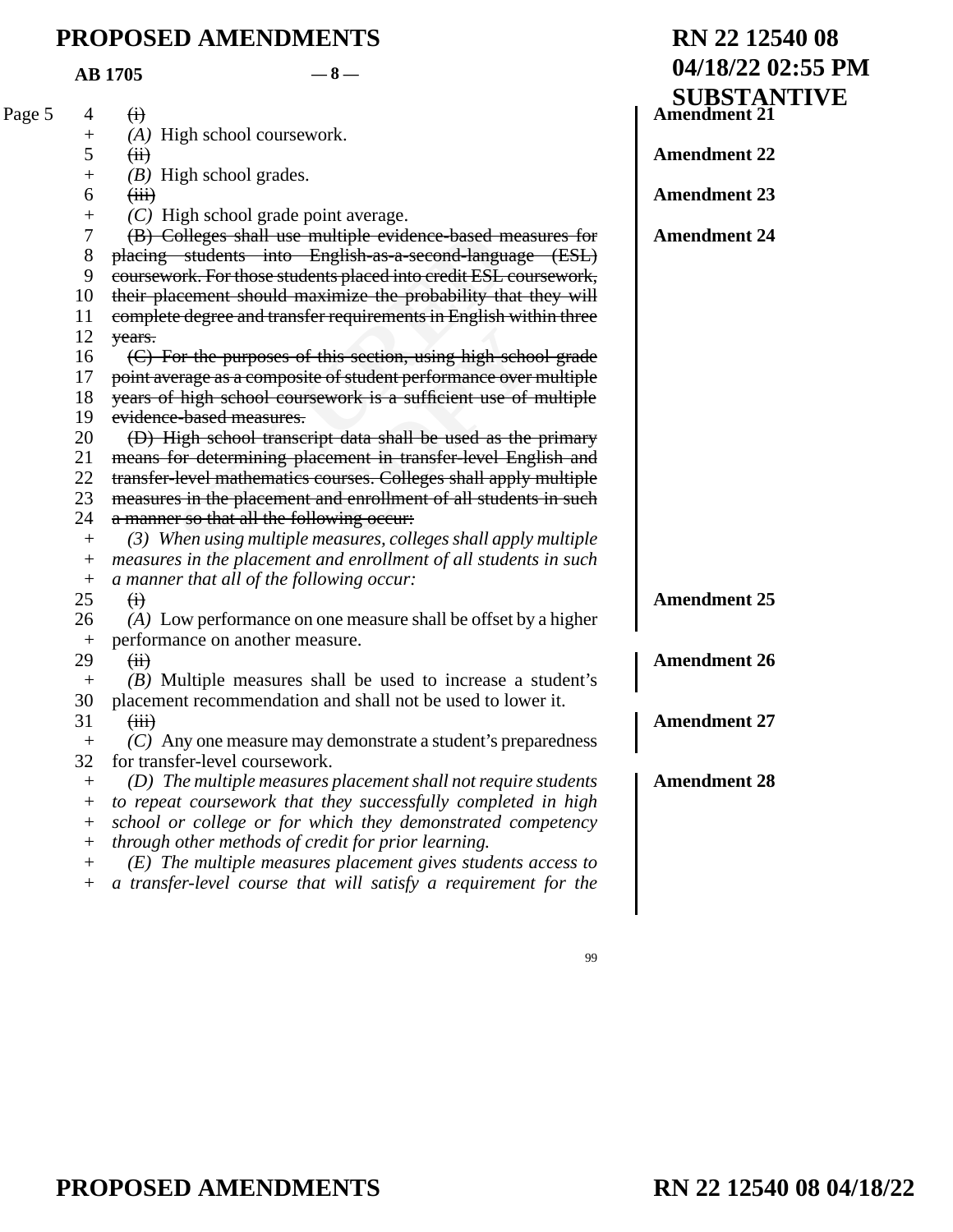Page 5

**RN 22 12540 08**

**04/18/22 02:55 PM**

|                                  |                                                                      | <b>SUBSTANTIVE</b>  |
|----------------------------------|----------------------------------------------------------------------|---------------------|
| $^{+}$                           | intended certificate or associate degree, or a requirement for       |                     |
| $\hspace{0.1mm} +$               | transfer within the intended major.                                  |                     |
| $^{+}$                           | (4) For the purposes of this subdivision, using high school grade    |                     |
| $^{+}$                           | point average as a composite of student performance over multiple    |                     |
| $^{+}$                           | years of high school coursework is a sufficient use of multiple      |                     |
| $^{+}$                           | evidence-based measures.                                             |                     |
| $^{+}$                           | (5) Community colleges shall use multiple evidence-based             |                     |
| $^+$                             | measures for placing students into English-as-a-second-language      |                     |
| $^{+}$                           | (ESL) coursework. For those students placed into credit ESL          |                     |
| $^{+}$                           | coursework, their placement should maximize the probability that     |                     |
| $^{+}$                           | they will complete degree and transfer requirements in English       |                     |
| $\! + \!$                        | within three years.                                                  |                     |
| 34                               | $(E)$ When high                                                      | <b>Amendment 29</b> |
| $^{+}$                           | (6) High school transcript data shall be used as the primary         |                     |
| $^{+}$                           | means for determining placement in English and mathematics           |                     |
| $\boldsymbol{+}$                 | courses. When high school transcript data is difficult to obtain,    |                     |
| 35                               | logistically problematic to use, or not available, a community       |                     |
| 36                               | college district or community college may use self-reported high     |                     |
| 37                               | school information or guided placement, including self-placement     | <b>Amendment 30</b> |
| 38                               | for students. information.                                           |                     |
| $^{+}$                           | (7) (A) For students who have not graduated from high school,        |                     |
| $^{+}$                           | or for high school graduates unable to provide self-reported high    |                     |
| $^{+}$                           | school information, community colleges may use guided placement      |                     |
| $^{+}$                           | or self-placement.                                                   |                     |
| $\boldsymbol{+}$                 | $(B)$ The placement and enrollment resulting from the guided or      |                     |
| $^{+}$                           | self-placement method shall maximize the probability that students   |                     |
| $^{+}$                           | enter and complete transfer-level mathematics and English            |                     |
| $^{+}$                           | coursework that satisfies a requirement of the intended certificate  |                     |
| $^{+}$                           | or associate degree or a requirement for transfer within the         |                     |
| $^{+}$                           | intended major, within a one-year timeframe of their initial attempt |                     |
|                                  | in the discipline.                                                   |                     |
| $^{+}$                           | $(C)$ A community college may use guided placement or                |                     |
| $^{+}$                           | self-placement to direct English language learners who are not       |                     |
| $^{+}$                           | United States high school graduates into credit ESL programs and     |                     |
| $\hspace{0.1mm} +$               | shall maximize the probability that students in credit ESL programs  |                     |
| $^{+}$                           | enter and complete transfer-level English within a timeframe of      |                     |
| $\overline{+}$                   | three years.                                                         |                     |
| 39                               | $\oplus$                                                             | <b>Amendment 31</b> |
| $\begin{array}{c} + \end{array}$ | (D) District placement methods based upon guided placement,          |                     |
| 40                               | including self-placement, shall not do either of the following:      |                     |
|                                  |                                                                      |                     |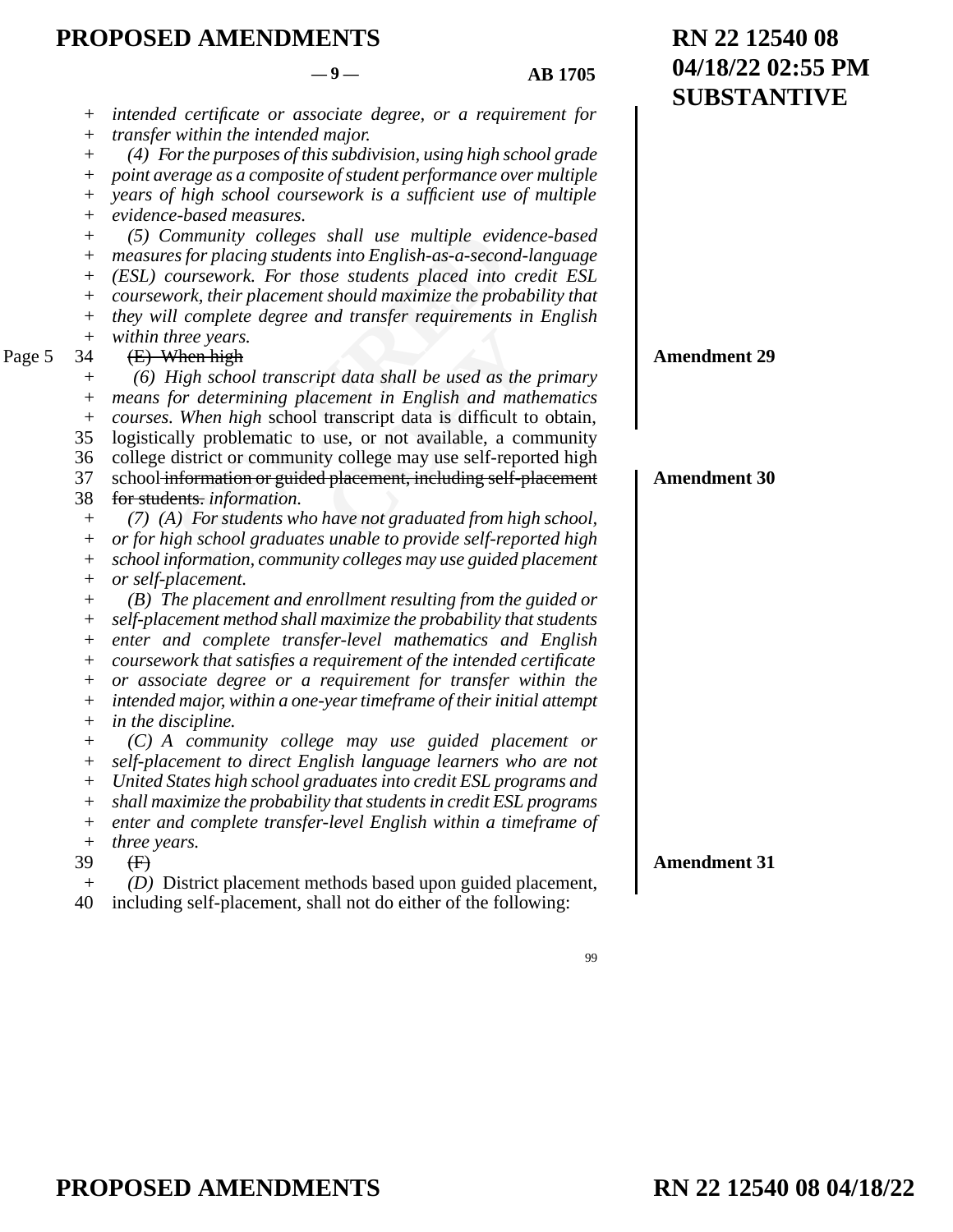#### $AB = 1705$   $-10$

#### **SUBSTANTIVE** ne board of governors may establish regulation<br>of these and other measures, instruments, and<br>to ensure that the measures, instruments, and<br>selected by a community college demonstra<br>nglish and mathematics placements and en<br> atics placements and enroll<br>ing the probability that a student-level coursework in Engl<br>requirement of the intended ce<br>requirement for transfer wi<br>one-year timeframe and cre-<br>ein-level coursework in Englis<br>The regulations (i) Incorporate sample problems, assignments, assessment instruments, or tests, including those designed for skill assessment. (ii) Request students to solve problems, answer curricular questions, present demonstrations and examples of coursework designed to show knowledge or mastery of prerequisite skills, or demonstrate skills through tests or surveys.  $\Theta$ *(8)* The board of governors may establish regulations governing the use of these and other measures, instruments, and placement models to ensure that the measures, instruments, and placement models selected by a community college demonstrate that they guide English and mathematics placements and enrollment to achieve the goal of maximizing the probability that a student will enter and complete transfer-level coursework in English and mathematics *that satisfies a requirement of the intended certificate or associate degree or a requirement for transfer within the intended major* within a one-year timeframe and credit ESL students will complete transfer-level coursework in English within a timeframe of three years. The regulations should ensure that, for students who seek a goal other than transfer, and who are in certificate or degree programs with specific requirements that are not *requirements, as dictated by the program's advisory board or accrediting body, that cannot be* met with transfer-level coursework, a community college district or community college maximizes the probability that a student will enter and complete the required college-level coursework in English and mathematics within a one-year timeframe. *(9) Programs without mathematics or English requirements are exempt from this subdivision.*   $(2)$ *(d)* A community college district or community college shall not recommend or require students to enroll in pretransfer-level English or mathematics coursework unless both of the following are true:  $(A)$ *(1)* The student is highly unlikely to succeed in a transfer-level English or mathematics course based on their high school grade point average and coursework.  $\bigoplus$ Page  $6 \quad 1$ 2 3 4 5 6 8  $+$ 9 10 11 12 13 14 15  $+$  $+$ 16 17 18 19 20  $+$ 21 22 23 24  $+$  $+$ Page 7 1  $+$ 2 3 4 5  $+$ 6 7 8 **Amendment 32 Amendment 33 Amendment 34 Amendment 35 Amendment 36 Amendment 37 Amendment 38**

99

**RN 22 12540 08**

**04/18/22 02:55 PM**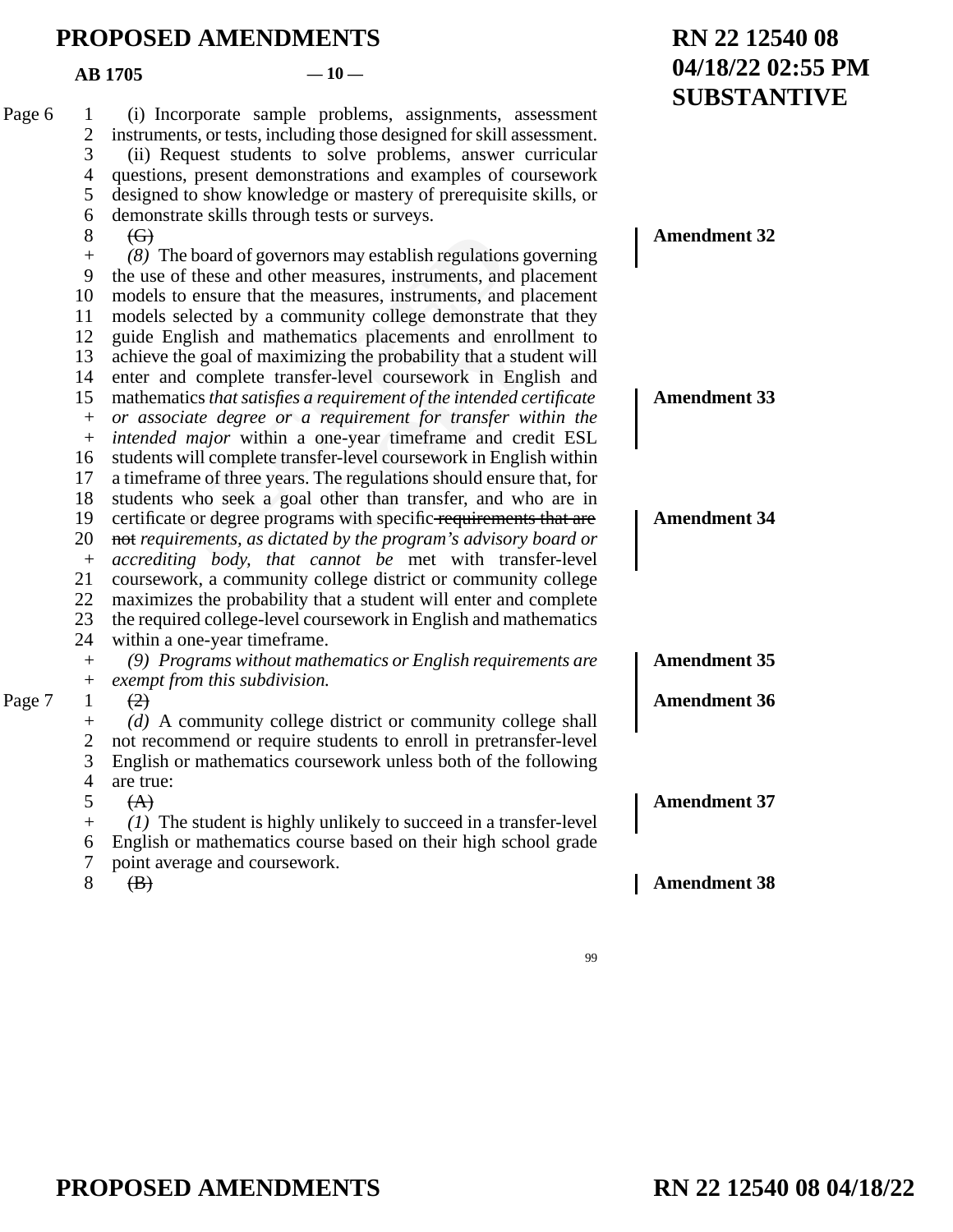#### $-11 -$  **AB 1705**

99

*(2)* The enrollment in pretransfer-level coursework will improve  $+$ Page 7 9

the student's probability of completing transfer-level coursework in English and mathematics within a one-year timeframe or, for 10

credit ESL students, completing transfer-level coursework in 11

English within a three-year timeframe. 12

- (3) A community college may require students to enroll in 13
- additional concurrent support, including additional language 14
- support for ESL students during the same semester or quarter that 15
- they take a transfer-level English or mathematics course, only if 16
- it is determined by college data and research that the support will 17
- increase the student's likelihood of passing the transfer-level 18

English or mathematics course within a timeframe of one year, or three years for credit ESL students. 19 20

(4) A community college district or community college shall 21

minimize the impact of paragraphs (2) and (3) on student financial 22

aid and unit requirements for a degree by exploring embedded 23

support and low or noncredit support. 24

al concurrent support, including additiona<br>for ESL students during the same semester or<br>e a transfer-level English or mathematics cov<br>rmined by college data and research that the :<br>the student's likelihood of passing the t rse within a timeframe of one<br>
udents.<br>
clistrict or community colle<br>
graphs (2) and (3) on student f<br>
or a degree by exploring en<br>
t support.<br> *if a community college pla<br>
sfer-level mathematics or*<br> *a requirement for th (e) (1) By July 1, 2023, if a community college places and enrolls students into transfer-level mathematics or English coursework that does not satisfy a requirement for the student's intended certificate or associate degree, or a requirement for transfer within the intended major, the community college shall show both of the following to verify the benefit of the coursework to students: (A) The student is highly unlikely to succeed in a transfer-level English or mathematics course that satisfies a requirement for the*   $+$ +  $+$ + + +  $+$  $+$  $+$ 

*intended certificate or associate degree, or a requirement for transfer within the intended major.*  + +

*(B) The enrollment will improve the student's probability of completing transfer-level mathematics or English coursework that satisfies a requirement for the intended certificate or associate degree, or a requirement for transfer within the intended major, within a one-year timeframe.*   $+$ + + + +

*(2) If the benefit of the coursework, as described in paragraph (1), is not verified, the college shall not recommend or require students to enroll in that course after July 1, 2024, and shall notify students who continue to enroll in the course that it is optional and does not improve their chances of completing subsequent*   $+$ +  $^{\mathrm{+}}$  $+$  $+$ 

*coursework that satisfies a requirement for their intended*  +

# **RN 22 12540 08 04/18/22**

**RN 22 12540 08 04/18/22 02:55 PM SUBSTANTIVE**

**Amendment 39**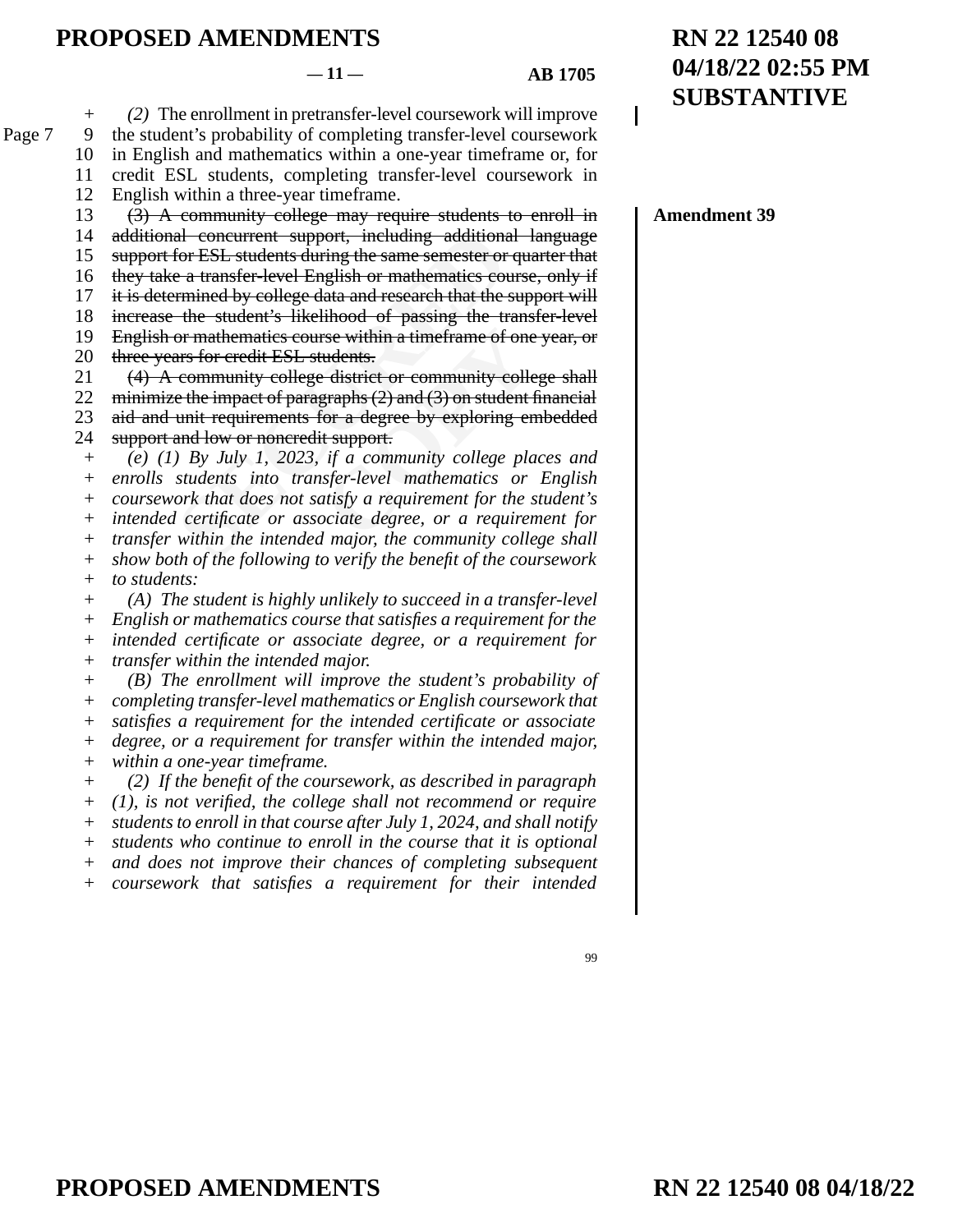|                  | <b>AB</b> 1705                      | $-12-$                                                                                                                             |
|------------------|-------------------------------------|------------------------------------------------------------------------------------------------------------------------------------|
| $^{+}$           |                                     | certificate or associate degree, or a requirement for transfer within                                                              |
| $^{+}$           | their intended major.               |                                                                                                                                    |
| $^{+}$           |                                     | $(f)$ (1) By July 1, 2024, for calculus-based associate degrees                                                                    |
| $^{+}$           |                                     | or transfer majors in science, technology, engineering, and                                                                        |
| $^{+}$           |                                     | mathematics (STEM), community colleges shall examine the impact                                                                    |
| $^{+}$           |                                     | of placing and enrolling students into transfer-level course                                                                       |
| $^{+}$           |                                     | sequences, composed of no more than two transfer-level courses,                                                                    |
| $^{+}$           |                                     | that prepare students for the first STEM calculus course, in order                                                                 |
| $^{+}$           |                                     | to verify the benefit of the coursework to students by showing all                                                                 |
| $+$              | of the following:                   |                                                                                                                                    |
| $^{+}$           |                                     | (A) The student is highly unlikely to succeed in the first STEM                                                                    |
| $^{+}$           |                                     | calculus course without the additional transfer-level preparation.                                                                 |
| $^{+}$           |                                     | $(B)$ The enrollment will improve the student's probability of                                                                     |
| $^{+}$           |                                     | completing the first STEM calculus course.                                                                                         |
| $^{+}$           |                                     | (C) The enrollment will improve the student's persistence to                                                                       |
| $\! +$           |                                     | and completion of the second calculus course in the STEM                                                                           |
| $^{+}$           |                                     | program, if a second calculus course is required.                                                                                  |
| $^{+}$           |                                     | (2) If the benefit of the coursework, as described in paragraph                                                                    |
| $^{+}$           |                                     | $(1)$ , is not verified, the college shall not recommend or require                                                                |
| $^{+}$           |                                     | students to enroll in that course after July 1, 2025, and shall notify                                                             |
| $^{+}$           |                                     | students who continue to enroll in the course that it is optional<br>and does not improve their chances of completing calculus for |
| $^{+}$           | their STEM program.                 |                                                                                                                                    |
| $^{+}$<br>$^{+}$ |                                     | (g) Community colleges are encouraged to explore the impact                                                                        |
| $^{+}$           |                                     | of concurrent support for the first STEM calculus course as an                                                                     |
| $^{+}$           |                                     | alternative to transfer-level preparatory courses that are not part                                                                |
| $^{+}$           |                                     | of the STEM degree or transfer coursework for the STEM major.                                                                      |
|                  |                                     | (h) By July 1, 2023, a community college district or community                                                                     |
| $^{+}$           |                                     | college, when considering the placement and enrollment of a                                                                        |
| $^{+}$           |                                     | student into transfer-level English and mathematics, shall not rely                                                                |
| $\! + \!$        |                                     | upon any of the following as a justification for placing and                                                                       |
| $\! +$           |                                     | enrolling a student into pretransfer-level mathematics or English                                                                  |
| $^{+}$           |                                     | coursework or into transfer-level mathematics or English                                                                           |
| $^{+}$           |                                     | coursework that does not satisfy a requirement for the student's                                                                   |
| $\! + \!$        |                                     | intended certificate or associate degree, or a requirement for                                                                     |
| $^{+}$           | transfer within the intended major: |                                                                                                                                    |
| $^{+}$           |                                     | $(1)$ The length of time between a student's enrollment date at                                                                    |
| $^{+}$           |                                     | the community college and the student's high school graduation                                                                     |
| $^{+}$           | date.                               |                                                                                                                                    |
|                  |                                     |                                                                                                                                    |
|                  |                                     |                                                                                                                                    |
|                  |                                     | 99                                                                                                                                 |

## **RN 22 12540 08 04/18/22 02:55 PM SUBSTANTIVE**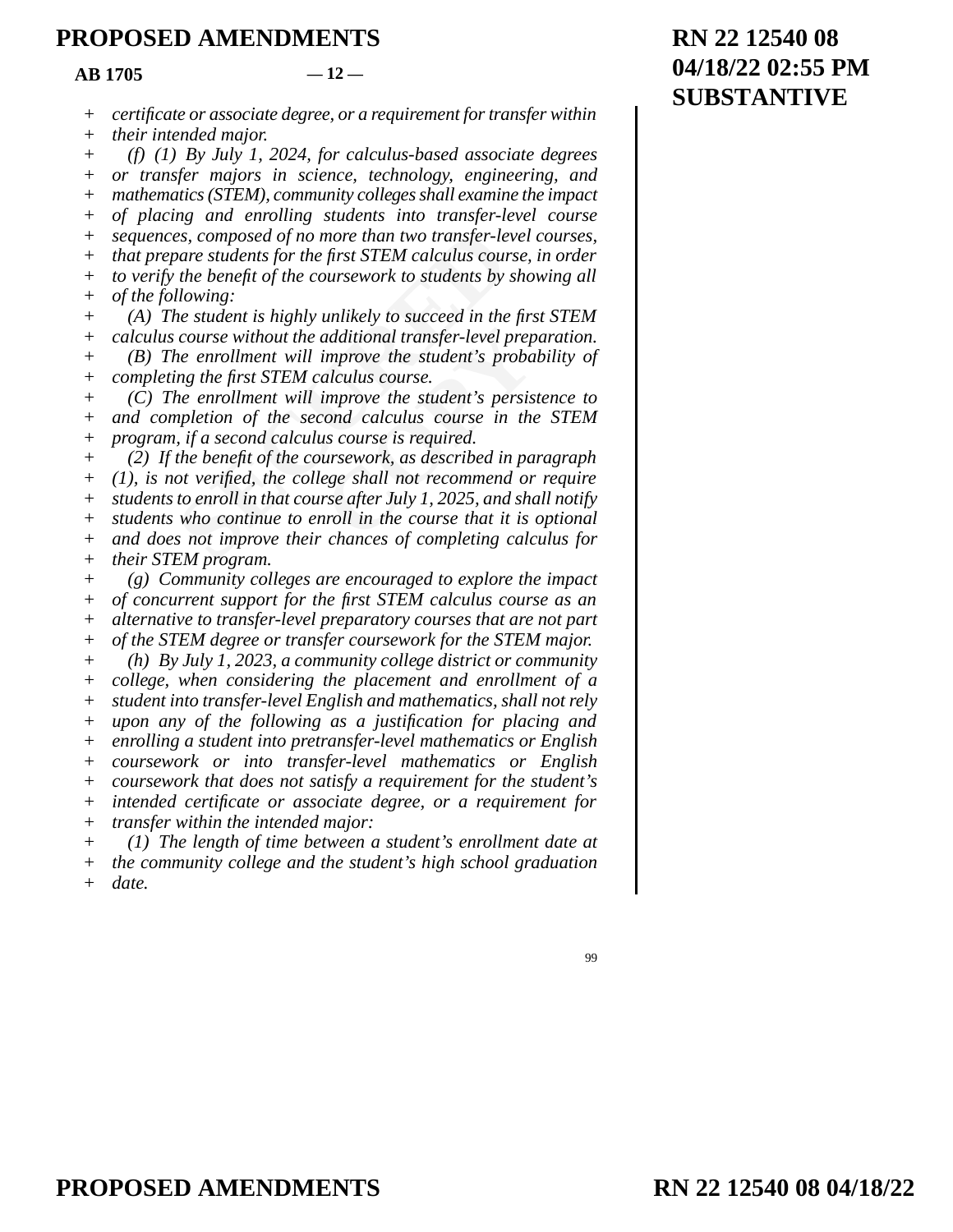#### $-13 - 4B$  1705

*(2) Whether the student belongs to a special population,*   $+$ 

*including, but not limited to, foster youth, veterans, economically disadvantaged students or those students who participate in*   $+$ +

*extended opportunity programs and services, participants in*  +

*disability services and programs for students, and students in*   $^{+}$ 

*Umoja, Puente, or Mathematics, Engineering, Science Achievement (MESA) programs.*  + +

*(3) Whether the student can provide a high school transcript, self-reports high school information, or uses self-placement or guided placement.*   $+$ +  $+$ 

programs.<br>
The ther the student can provide a high school<br>
The student can provide a high school<br>
The student.<br>
Subsement.<br>
Subsement.<br>
Subsember 1992. By July 1, 2023, all United States high school<br>
Subsember 1998. By Jul *ed a General Equivalency i*<br> *Cound or special population*<br> *Coleges, or transfer*<br> *Colleges, shall be*<br> *Colleges, shall be*<br> *Colleges, shall be*<br> *Colleges, shall be*<br> *Colleges, shall be*<br> *Colleges and math*<br> *Colle (i) (1) By July 1, 2023, all United States high school graduates, and those who have received a General Equivalency Diploma (GED), regardless of background or special population status, who plan to pursue a certificate, degree, or transfer program offered by the California Community Colleges, shall be directly placed into, and, when beginning coursework in English or mathematics, enrolled in, transfer-level English and mathematics courses.*   $+$ +  $+$ + + + + +

*(2) If the student has a declared academic goal, the mathematics and English coursework shall satisfy a requirement of the student's intended certificate or associate degree or a requirement for transfer within the intended major.*  +  $^{+}$  $+$ +

*(3) A community college shall not require students to repeat coursework that they have successfully completed in high school or college or take coursework that repeats competencies that the student has demonstrated through other methods of credit for prior*  +  $+$ + +

*learning. (4) A community college shall not use noncredit coursework to*   $+$ +

*circumvent the direct placement and enrollment of students into transfer-level coursework as described in this subdivision.*   $+$ +

*(j) The following are exceptions to transfer-level placement and enrollment into mathematics and English coursework, as described in subdivision (i):*  + + +

*(1) Students in a certificate program without English or mathematics requirements.*   $+$ +

*(2) Students in adult education programs that have not completed high school or a GED.*  + +

*(3) Current high school students in dual enrollment or taking courses not available in their local high school.*   $+$ +

<sup>99</sup>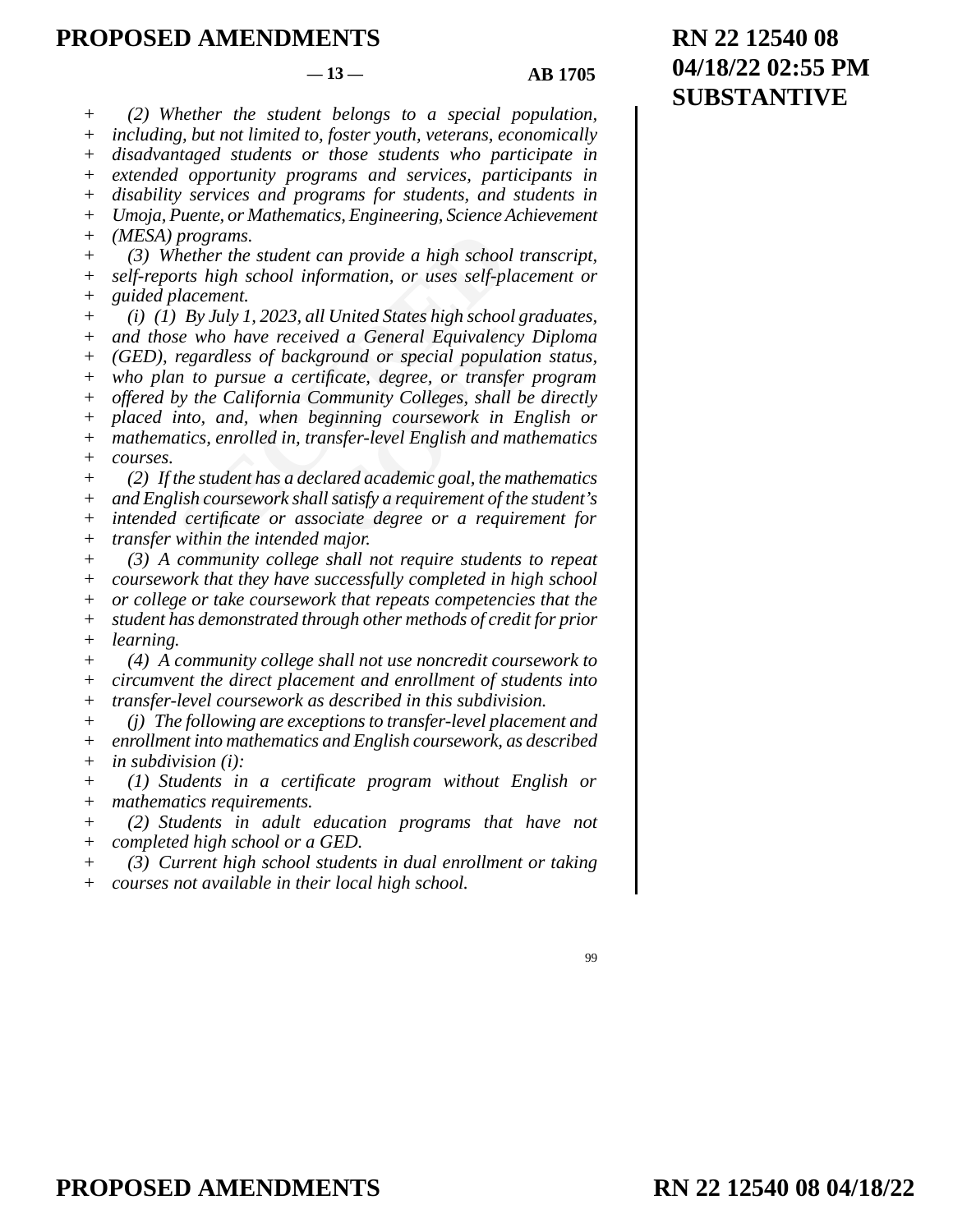#### $AR\ 1705$   $-14$

*(4) The community college has provided local research and data pursuant to subdivisions (e) and (f) to verify the benefit of the placement and enrollment into transfer-level coursework that does*   $+$  $+$  $^{+}$ 

*not satisfy a requirement for the intended certificate or associate*  +

*degree or a requirement for transfer within the intended major.*   $+$ 

*(5) College-level placement and enrollment in lieu of transfer-level placement and enrollment may occur for:*  + +

*(A) Students in career technical programs seeking a certificate or associate degree with specific requirements, as dictated by the program's advisory or accrediting body, that cannot be satisfied with transfer-level coursework*   $+$ +  $+$  $+$ 

level placement and enrollment may occur fo<br>
indents in career technical programs seeking<br>
iate degree with specific requirements, as dic<br>
i's advisory or accrediting body, that cannot<br>
is advisory or accrediting body, tha of students for whom a consponent consponent of the placement and enrollment<br>ce standards pursuant to subce<br>he placement and enrollment<br>ansfer-level mathematics or<br>need or desire extra academic<br>el mathematics or English co *(B) Specific subgroups of students for whom a community college district or community college has provided local research and data meeting the evidence standards pursuant to subdivisions (e) and (f) that allow for the placement and enrollment of the student subgroup into pretransfer-level mathematics or English coursework.*  +  $+$ + +  $+$ +

*(k) (1) For students who need or desire extra academic support when enrolled in transfer-level mathematics or English coursework, community colleges shall provide access to tutoring, support-enhanced transfer-level mathematics and English courses, concurrent low-unit credit or similar contact hour noncredit corequisite coursework for transfer-level mathematics and English, or other academic supports.*   $+$ +  $+$ + + + +

*(2) A community college may require students to enroll in additional concurrent support, including additional language support for ESL students, during the same term that they take a transfer-level English or mathematics course, if it is determined that the support will increase the student's likelihood of passing the transfer-level English or mathematics course.*   $+$ +  $+$ +  $+$ +

*(3) Nothing in this subdivision shall be construed as limiting student access to additional concurrent support nor requiring students to enroll into concurrent supports.*  + + +

*(l) The Chancellor's Office of the California Community Colleges may require a community college or community college district to change or adopt a placement policy or practice identified*   $+$ + +

*by the chancellor's office to ensure that a community college or community college district's placement and enrollment of students*  +  $+$ 

*into mathematics, English, and ESL is consistent with the*  +

*requirements of this section.*   $+$ 

99

## **RN 22 12540 08 04/18/22 02:55 PM SUBSTANTIVE**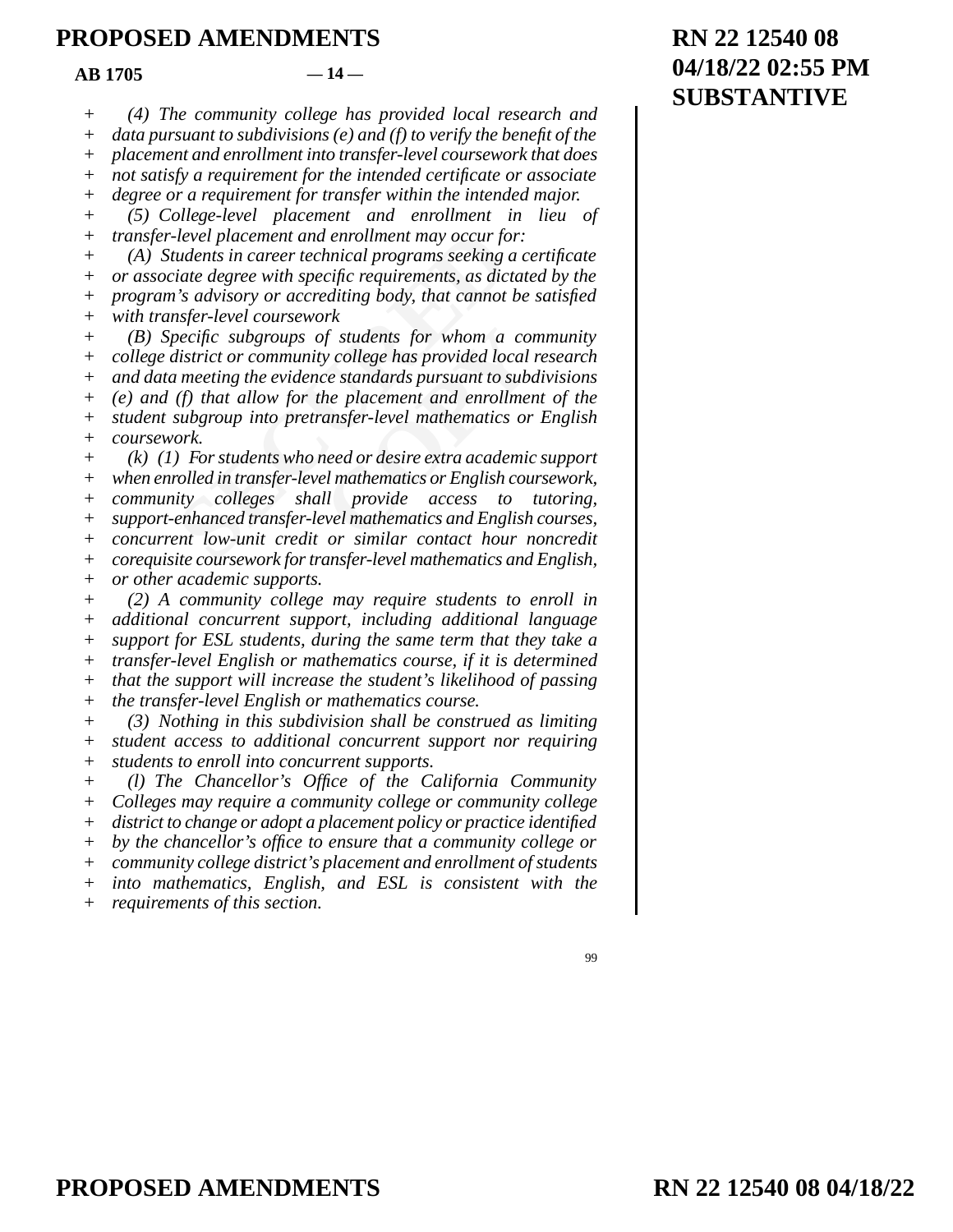|        |                  | $-15-$<br><b>AB</b> 1705                                              | 04/18/22 02:55 PM<br><b>SUBSTANTIVE</b> |
|--------|------------------|-----------------------------------------------------------------------|-----------------------------------------|
|        | $^{+}$           | (m) Nothing in this section is meant to add mathematics and           |                                         |
|        | $^{+}$           | English requirements to certificate programs that do not have         |                                         |
|        | $\boldsymbol{+}$ | mathematics or English requirements.                                  |                                         |
| Page 7 | 26               | $\Theta$                                                              | Amendments 40 & 41                      |
|        | $^{+}$           | (n) For purposes of this section, "assessment" the following          |                                         |
|        | $^{+}$           | definitions apply:                                                    |                                         |
|        | 27               | $(1)$ "Assessment" means the process of gathering information         |                                         |
|        | 28               | about a student regarding the student's study skills, English         |                                         |
|        | 29               | language proficiency, computational skills, aptitudes, goals,         |                                         |
|        | 30               | learning skills, career aspirations, academic performance, and need   |                                         |
|        | 31               | for special services. Assessment methods may include, but not         |                                         |
|        | 32               | necessarily be limited to, interviews, standardized tests, attitude   |                                         |
|        | 33               | surveys, vocational or career aptitude and interest inventories, high |                                         |
|        | 34               | school or postsecondary transcripts, specialized certificates or      |                                         |
|        | 35               | licenses, educational histories, and other measures of performance.   |                                         |
|        | $\boldsymbol{+}$ | (2) "Pretransfer level," with respect to courses, includes basic      | <b>Amendment 42</b>                     |
|        | $\,^+$           | skills, remedial, and college-level courses.                          |                                         |
|        | $^{+}$           | (3) "Transfer-level written communication" and "transfer-level        |                                         |
|        | $^+$             | quantitative reasoning" have the same meaning as transfer-level       |                                         |
|        |                  | English and transfer-level mathematics, respectively.                 |                                         |
|        | 36               | SEC. 4. Section 78213.1 is added to the Education Code, to            | <b>Amendment 43</b>                     |
|        | 37               | read:                                                                 |                                         |
|        | 38               | 78213.1. (a) The Legislature finds and declares all of the            |                                         |
|        | 39               | following:                                                            |                                         |
| Page 8 | $\mathbf{1}$     | (1) Since the enactment of Assembly Bill 705 (Chapter 745 of          |                                         |
|        | $\overline{c}$   | the Statutes of 2017), the California Community Colleges have         |                                         |
|        | 3                | made progress in increasing student placement, enrollment, and        |                                         |
|        | 4                | throughput in transfer-level English and mathematics courses.         |                                         |
|        | 5                | (2) A 2020 report by the Public Policy Institute of California        |                                         |
|        | 6                | found that in the fall of 2019, 96 percent of students taking an      |                                         |
|        | 7                | English course for the first time enrolled in transfer-level college  |                                         |
|        | 8                | composition, and 78 percent of students taking a mathematics          |                                         |
|        | 9                | course for the first time enrolled in transfer-level mathematics; a   |                                         |
|        | 10               | stark rise from the fall of 2015 when only 38 percent had access      |                                         |
|        | 11               | to transfer-level English and 21 percent had access to transfer-level |                                         |
|        | 12               | mathematies.                                                          |                                         |
|        | 13               | (3) Despite these increases in enrollment, disparities continue       |                                         |
|        | 14               | to exist in placement and enrollment throughout the community         |                                         |
|        | 15               | eollege system.                                                       |                                         |

99

**RN 22 12540 08**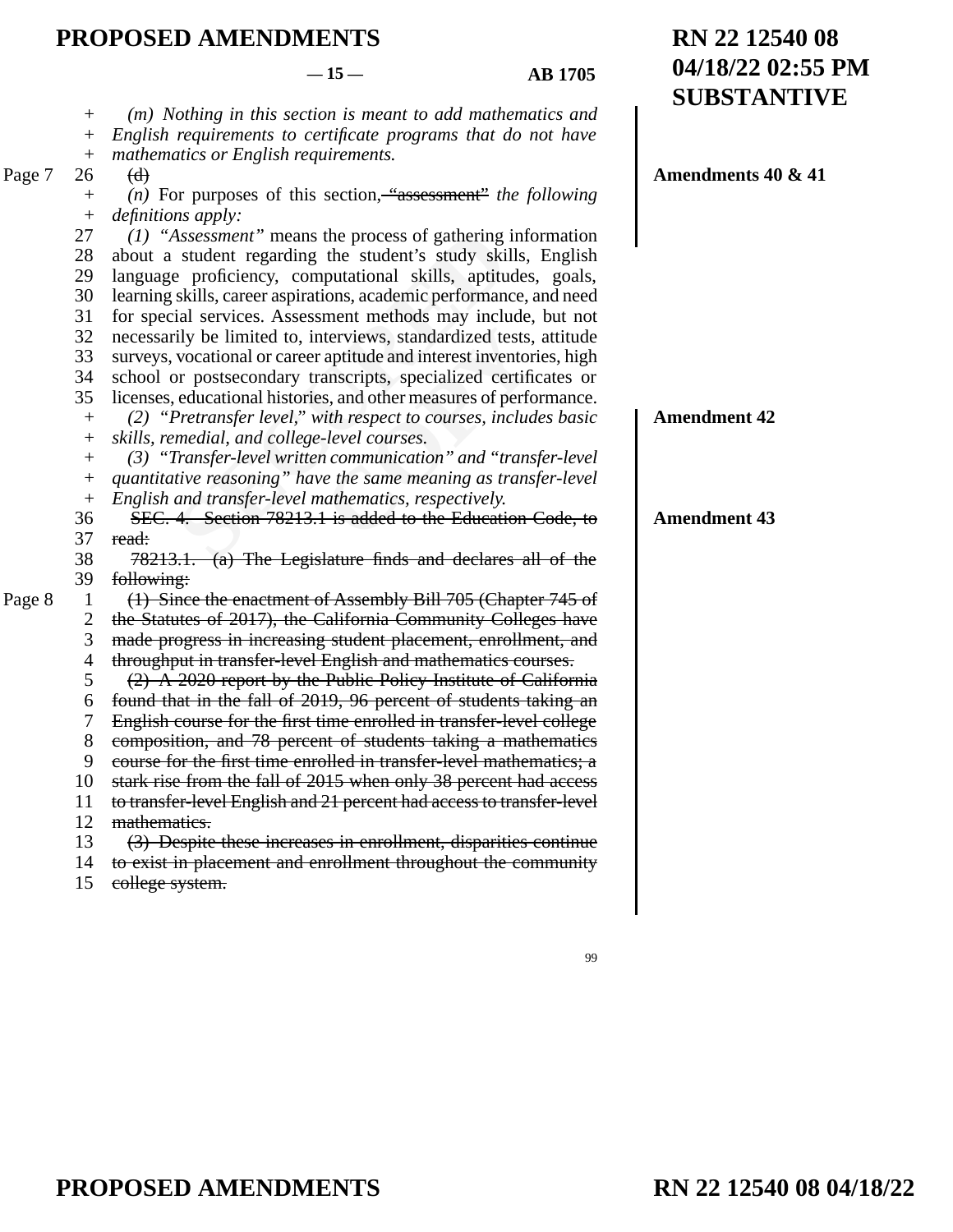**AB 1705 — 16 —** 

| Page 8 | 16             | (4) Data continue to demonstrate that one-year throughput rates       |
|--------|----------------|-----------------------------------------------------------------------|
|        | 17             | for students who are placed directly into transfer-level English and  |
|        | 18             | mathematics exceed those rates for their counterparts who are         |
|        | 19             | placed in remedial or pretransfer-level course.                       |
|        | 20             | (5) Data continue to demonstrate that, on average, all students       |
|        | 21             | placed directly into transfer-level courses, regardless of background |
|        | 22             | or special population status, continue to successfully complete       |
|        | 23             | transfer-level coursework within one year at a higher percentage      |
|        | 24             | rate than those who are placed into pretransfer or remedial courses.  |
|        | 25             | (6) It is the intent of the Legislature to build upon the             |
|        | 26             | foundational work of the California Community Colleges in their       |
|        | 27             | implementation of Assembly Bill 705 by providing the clarity to       |
|        | 28             | ensure that, regardless of the community college district they enroll |
|        | 29             | in, all students have access to transfer-level coursework to          |
|        | 30             | maximize their opportunities to successfully achieve their            |
|        | 31             | educational and professional goals.                                   |
|        | 32             | (b) $(1)$ Notwithstanding Section 78213, by July 1, 2023, a           |
|        | 33             | community college district or community college shall place and       |
|        | 34             | enroll all new and continuing United States high school graduate      |
|        | 35             | students and those who have completed a GED into transfer-level       |
|        | 36             | English.                                                              |
|        | 37             | (2) Notwithstanding any other law, a community college may            |
|        | 38             | offer or require concurrent support for a student with a grade point  |
|        | 39             | average below 2.5, or for those whose high school transcript data     |
|        | 40             | is not available.                                                     |
| Page 9 | $\mathbf{1}$   | (e) Notwithstanding Section 78213, by July 1, 2023, a                 |
|        | $\overline{c}$ | community college district or community college shall place and       |
|        | 3              | enroll all new and continuing United States high school graduate      |
|        | $\overline{4}$ | students and those who have completed a GED into transfer-level       |
|        | 5              | mathematics, unless one of the following has occurred:                |
|        | 6              | (1) The student has an educational goal other than transfer, and      |
|        | 7              | the degree or certificate program has a specific mathematics          |
|        | 8              | requirement that is not met with transfer-level coursework. The       |
|        | 9              | student shall be informed prior to enrolling in the specific          |
|        | 10             | mathematics course that the course will not be used to fulfill        |
|        | 11             | requirements for a baccalaureate degree.                              |
|        | 12             | (2) Notwithstanding any other law, a community college district       |
|        | 13             | or community college may offer or require concurrent support for      |
|        | 14             | any of the following:                                                 |
|        | 15             | (A) Students who have not successfully completed algebra II.          |

## **RN 22 12540 08 04/18/22 02:55 PM SUBSTANTIVE**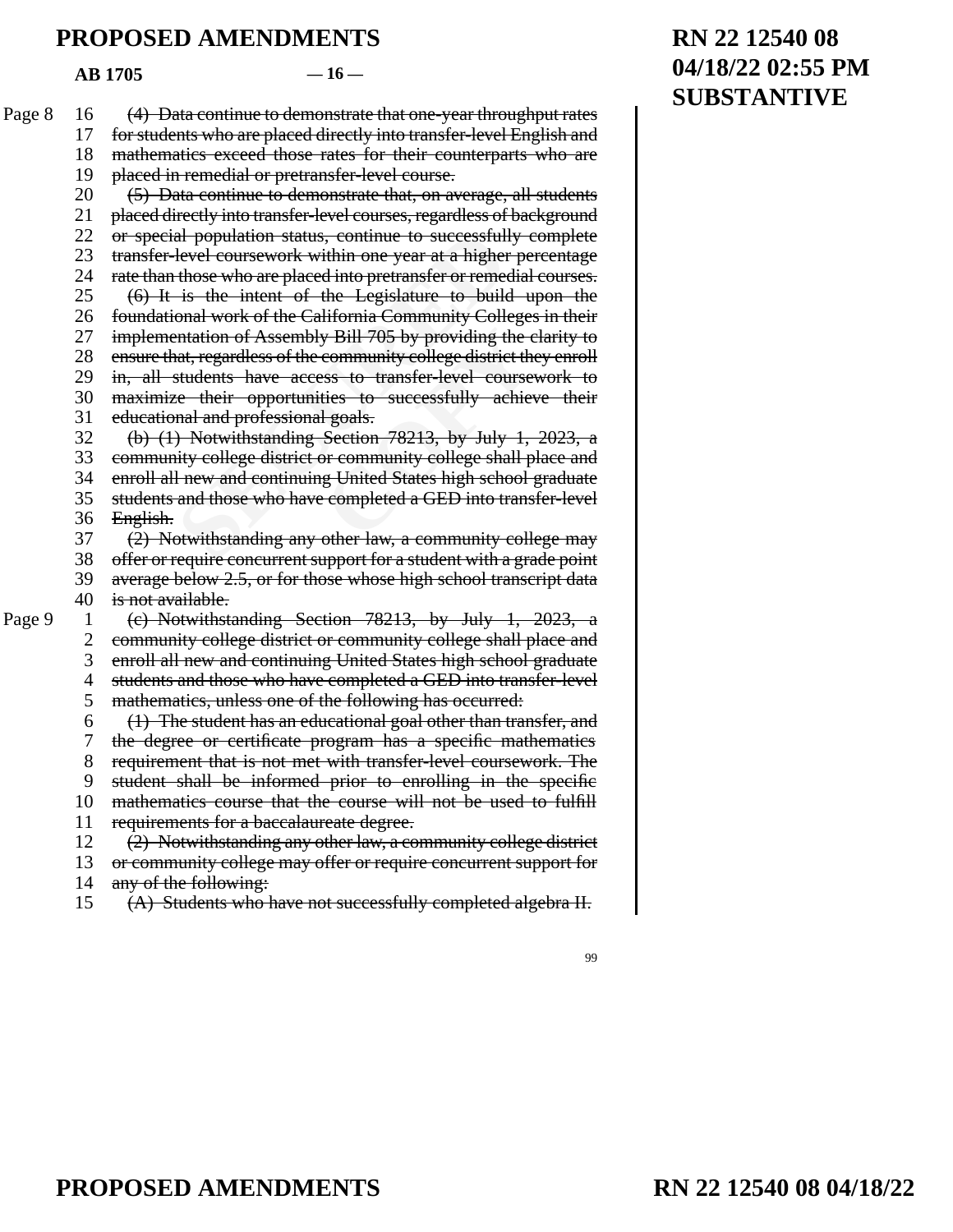#### **— 17 — AB 1705**

99

**RN 22 12540 08**

**SUBSTANTIVE**

**04/18/22 02:55 PM**

lent with concurrent support if the stude<br>
ully completed algebra II or its equivalent, and<br>
erage below 2.5.<br>
otwithstanding Section 78213, by July<br>
iity college district or community coll<br>
ing the placement and enrollmen and enrollment of a student<br>athematics, shall not rely upo<br>for placing a student into pre<br>tween a student's enrollmen<br>the student's high school graph<br>is belongs to a special pop<br>foster youth, veterans, econe<br>those students (B) Students who have a grade point average below 2.5. (C) Students who do not have high school transcript data. (3) In placing and enrolling students into business, science, technology, or mathematics pathways, community colleges shall place students into the highest transfer-level mathematics courses based on the courses completed in high school, and shall provide the student with concurrent support if the student has not successfully completed algebra II or its equivalent, and has a grade point average below 2.5. (d) Notwithstanding Section 78213, by July 1, 2023, a community college district or community college, when considering the placement and enrollment of a student into transfer-level English and mathematics, shall not rely upon any of the following as justification for placing a student into pretransfer level courses: (1) The length of time between a student's enrollment date at the community college and the student's high school graduation date. (2) Whether the student belongs to a special population, including, but not limited to, foster youth, veterans, economically disadvantaged students or those students who participate in extended opportunity programs and services, participants in disability services and programs for students, and students in Umoja, Puente, or Mathematics, Engineering, Science Achievement (MESA) programs. (e) Notwithstanding Section 78213, by July 1, 2023, a community college district or community college shall place a student who has not graduated from a United States high school or obtained a GED, but has high school transcript data through 10th grade, into transfer-level English and mathematics if the student has maintained a grade point average of 2.5 or above. SEC. 5. Section 78213.2 is added to the Education Code, to read: 78213.2. (a) The Chancellor's Office of the California Community Colleges shall create a Transfer Level Gateway Completion Dashboard by July 2023. The dashboard shall be located on the chancellor's office webpage and shall be readily available to the public. The dashboard shall be updated annually and shall contain data on a statewide basis, and disaggregated by regional, district, and college levels, on all of the following: Page 9 16 17 18 19 20 21 22 23 24 25 26 27 28 29 30 31 32 33 34 35 36 37 38 39 40 Page 10 1 2 3 4 5 6 7 8 9 10 11 12 13 14 15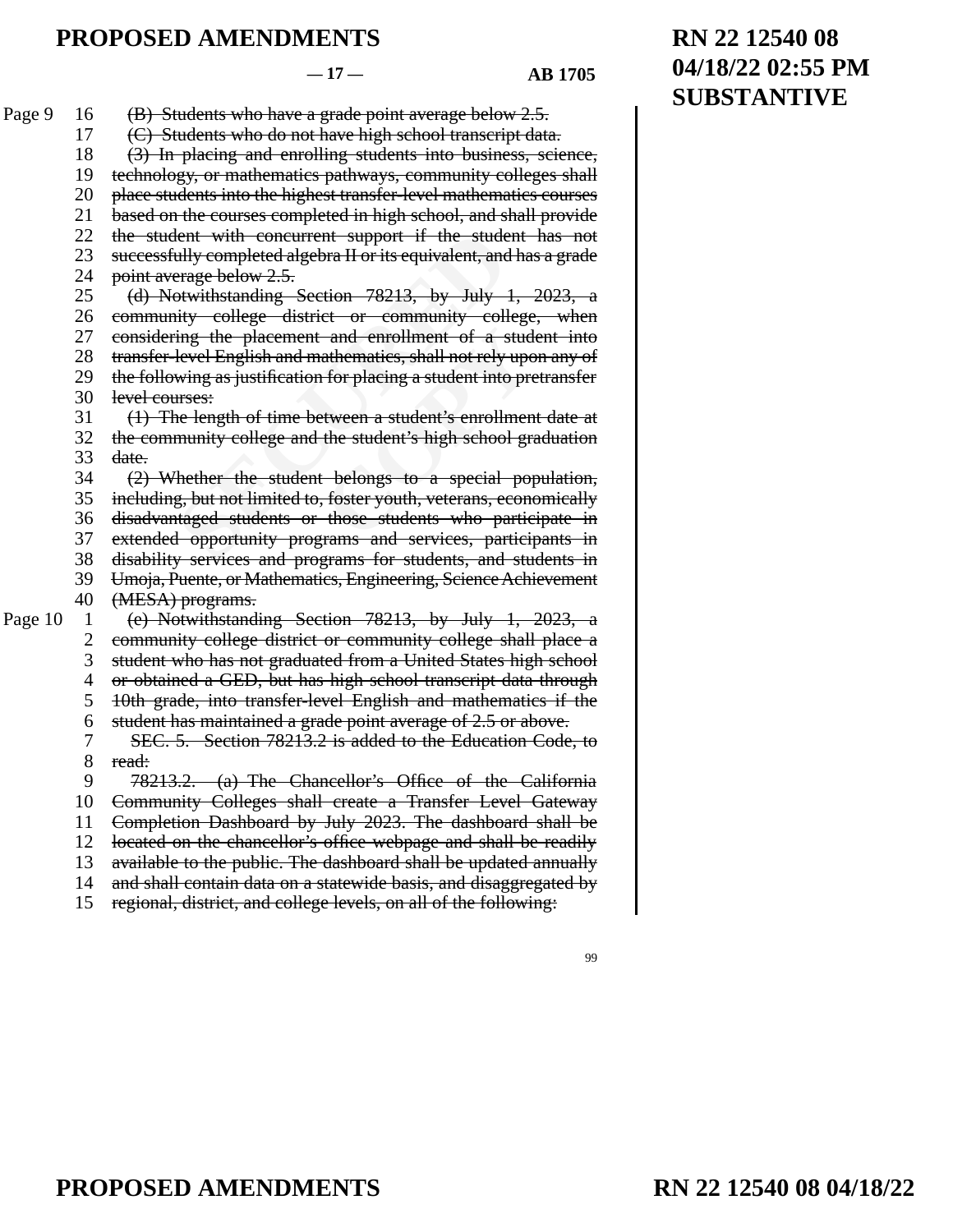#### **AB 1705 — 18 —**

| Page 10 16 |                | (1) Successful transfer-level completion rates in mathematics,    |
|------------|----------------|-------------------------------------------------------------------|
|            | 17             | English, and ESL English.                                         |
|            | 18             | (2) Successful transfer-level completion counts in mathematics,   |
|            | 19             | English, and ESL English.                                         |
|            | 20             | (3) Drop out prior to census date counts in mathematics, English, |
|            | 21             | and ESL English.                                                  |
|            | 22             | (4) Drop out after census date counts in mathematics, English,    |
|            | 23             | and ESL English.                                                  |
|            | 24             | (5) Mathematics transfer-level completion and noncompletion       |
|            | 25             | rates disaggregated by each of the following:                     |
|            | 26             | (A) Age group.                                                    |
|            | 27             | (B) Whether the student received corequisite support.             |
|            | 28             | (C) Receipt of disability services and programs for students.     |
|            | 29             | (D) Receipt of extended opportunity programs and services.        |
|            | 30             | (E) Ethnicity.                                                    |
|            | 31             | (F) Foster youth status.                                          |
|            | 32             | (G) Gender.                                                       |
|            | 33             | (H) Grade point average band for business, science, technology,   |
|            | 34             | engineering, and math (BSTEM) students.                           |
|            | 35             | (I) Grade point average band for statistics and liberal arts math |
|            | 36             | (SLAM) students                                                   |
|            | 37             | (J) Mathematics, Engineering, Science Achievement (MESA)          |
|            | 38             | programs.                                                         |
|            | 39             | (K) Puente students.                                              |
|            | 40             | (L) Umoja students.                                               |
| Page 11    | $\mathbf{1}$   | (M) Veteran status.                                               |
|            | $\overline{c}$ | (6) English and ESL English transfer-level completion and         |
|            | 3              | noncompletion rates disaggregated by all of the following:        |
|            | $\overline{4}$ | $(A)$ Age group.                                                  |
|            | 5              | (B) Whether the student received corequisite support.             |
|            | 6              | (C) Receipt of disability services and programs for students.     |
|            | 7              | (D) Receipt of extended opportunity programs and services.        |
|            | 8              | (E) Ethnicity.                                                    |
|            | 9              | (F) Foster youth status.                                          |
|            | 10             | (G) Gender.                                                       |
|            | 11             | (H) Grade point average band.                                     |
|            | 12             | (I) Mathematics, Engineering, Science Achievement (MESA)          |

- programs. 13
- 14 (J) Puente students.
- (K) Umoja students. 15

## 99

## **RN 22 12540 08 04/18/22 02:55 PM SUBSTANTIVE**

# **PROPOSED AMENDMENTS D** AMENDMENTS **COPY**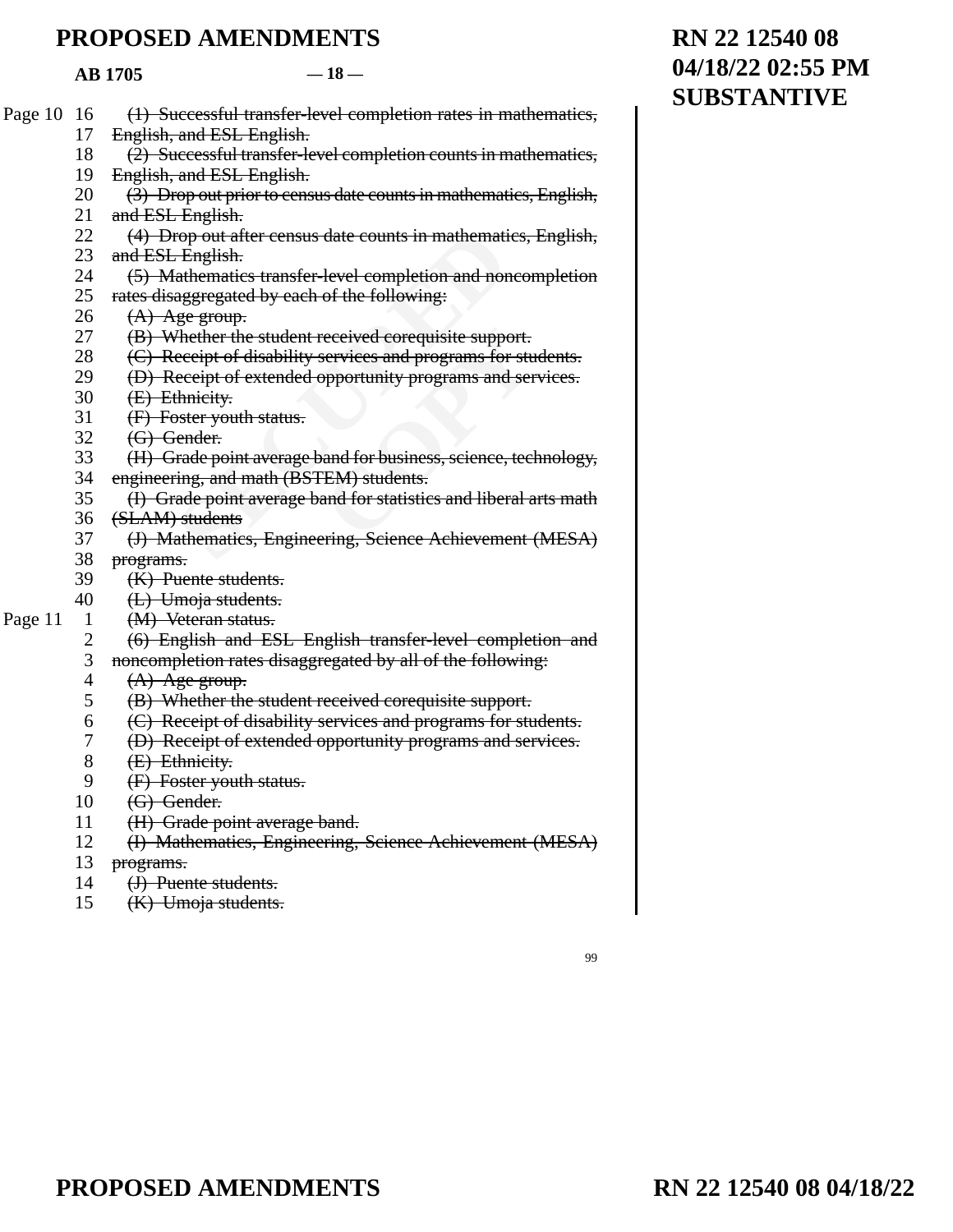$-19 - 481705$ 

(L) Veteran status. Page 11 16

> (b) (1) Beginning on September 1, 2023, and annually 17

> thereafter, the Chancellor's Office of the California Community 18

Colleges shall provide a report to the Legislature with both of the 19

following: 20

(A) Updated annual figures from the Transfer Level Gateway Completion Dashboard as described in subdivision (a). 21 22

(B) The year-over-year changes from the Transfer Level 23

Gateway Completion Dashboard for each of the categories described in subdivision (a). 24 25

(2) The report shall be provided to the Assembly Committee 26

on Higher Education, the Assembly Budget Subcommittee on 27

Education Finance, the Senate Committee on Education, and the 28

Senate Budget Subcommittee on Education. 29

ion Dashboard as described in subdivision (a<br>
he year-over-year changes from the Trat<br>
din subdivision (a).<br>
din subdivision (a).<br>
ne report shall be provided to the Assembly<br>
her Education, the Assembly Budget Subco<br>
on F Assembly Budget Subcomm<br>
Assembly Budget Subcomm<br>
ate Committee on Education,<br>
is added to the Education<br>
is added to the Education<br>
July 1, 2023, the Chancellor<br>
y Colleges shall make availat<br>
l containing multiyear data, *SEC. 4. Section 78213.1 is added to the Education Code, to read:*  + +

*78213.1. (a) Beginning July 1, 2023, the Chancellor's Office*  +

*of the California Community Colleges shall make available on its*  +

*internet website a dashboard containing multiyear data, beginning*  +

*from 2015. The dashboard shall be updated annually pursuant to*  +

*subdivision (b) and shall contain data submitted to the chancellor's office by community colleges on student progression and*  + +

*completion of transfer-level English, mathematics, and ESL*  +

- *courses, disaggregated by community college and by all the following:*  +  $+$
- $+$
- *(1) Age group.*
- *(2) Whether the student received corequisite support.*   $^{+}$
- *(3) Receipt of disability services and programs for students.*  +
- *(4) Receipt of extended opportunity programs and services.*  +
- *(5) Ethnicity.*   $+$
- *(6) Foster youth status.*   $+$
- *(7) Gender.*   $+$
- *(8) Discipline–relevant high school performance bands.*  +
- *(9) Mathematics, Engineering, Science Achievement (MESA)*   $+$
- *program students.*   $+$
- *(10) Puente students.*  +
- *(11) Umoja students.*  +
- *(12) Veteran status.*   $+$
- *(b) Beginning on December 1, 2024, and annually thereafter,*  +
- *the chancellor's office shall update the dashboard, as established*   $+$

99

## **RN 22 12540 08 04/18/22 02:55 PM SUBSTANTIVE**